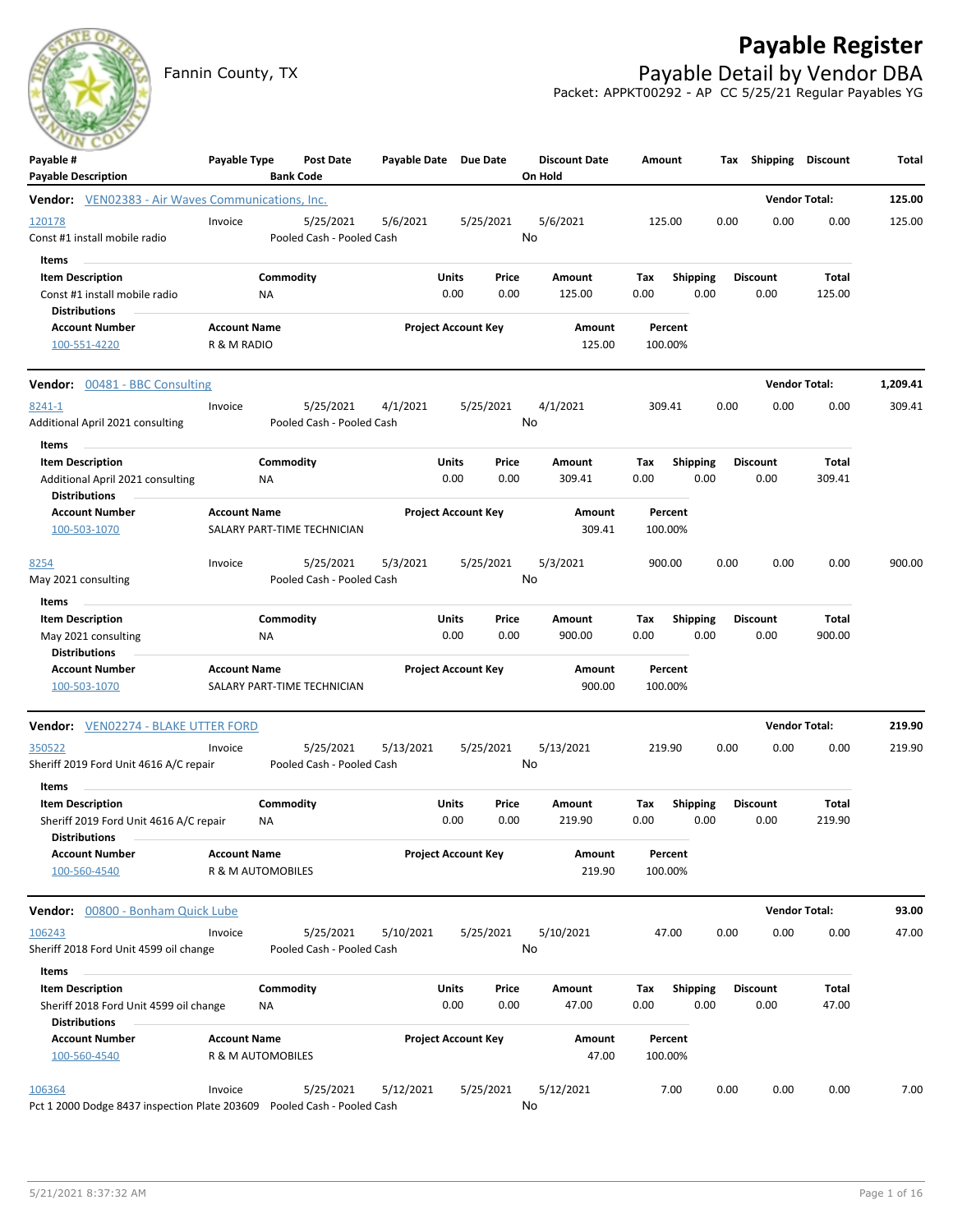| <b>Payable Register</b>                                                                        |                                                       |                  |                                        |                       |                            |               |                                 |                    |                  |      |                         | Packet: APPKT00292 - AP CC 5/25/21 Regular Payables YG |          |
|------------------------------------------------------------------------------------------------|-------------------------------------------------------|------------------|----------------------------------------|-----------------------|----------------------------|---------------|---------------------------------|--------------------|------------------|------|-------------------------|--------------------------------------------------------|----------|
| Payable #<br><b>Payable Description</b>                                                        | Payable Type                                          | <b>Bank Code</b> | <b>Post Date</b>                       | Payable Date Due Date |                            |               | <b>Discount Date</b><br>On Hold | Amount             |                  |      | Tax Shipping Discount   |                                                        | Total    |
| Items                                                                                          |                                                       |                  |                                        |                       |                            |               |                                 |                    |                  |      |                         |                                                        |          |
| <b>Item Description</b><br>Pct 1 2000 Dodge 8437 inspection Plate 2 NA<br><b>Distributions</b> |                                                       | Commodity        |                                        |                       | Units<br>0.00              | Price<br>0.00 | Amount<br>7.00                  | Тах<br>0.00        | Shipping<br>0.00 |      | <b>Discount</b><br>0.00 | Total<br>7.00                                          |          |
| <b>Account Number</b><br>210-621-4580                                                          | <b>Account Name</b><br><b>R&amp;M MACHINERY PARTS</b> |                  |                                        |                       | <b>Project Account Key</b> |               | Amount<br>7.00                  | Percent<br>100.00% |                  |      |                         |                                                        |          |
|                                                                                                |                                                       |                  |                                        |                       |                            |               |                                 |                    |                  |      |                         |                                                        |          |
| 106498<br>Sheriff 2020 Chev Unit 0342 tire mounts                                              | Invoice                                               |                  | 5/25/2021<br>Pooled Cash - Pooled Cash | 5/14/2021             |                            | 5/25/2021     | 5/14/2021<br>No                 | 26.00              |                  | 0.00 | 0.00                    | 0.00                                                   | 26.00    |
| Items                                                                                          |                                                       |                  |                                        |                       |                            |               |                                 |                    |                  |      |                         |                                                        |          |
| <b>Item Description</b>                                                                        |                                                       | Commodity        |                                        |                       | Units                      | Price         | Amount                          | Tax                | Shipping         |      | <b>Discount</b>         | Total                                                  |          |
| Sheriff 2020 Chev Unit 0342 tire mounts                                                        |                                                       | ΝA               |                                        |                       | 0.00                       | 0.00          | 26.00                           | 0.00               | 0.00             |      | 0.00                    | 26.00                                                  |          |
| <b>Distributions</b><br><b>Account Number</b>                                                  | <b>Account Name</b>                                   |                  |                                        |                       | <b>Project Account Key</b> |               | Amount                          | Percent            |                  |      |                         |                                                        |          |
| 100-560-4540                                                                                   | R & M AUTOMOBILES                                     |                  |                                        |                       |                            |               | 26.00                           | 100.00%            |                  |      |                         |                                                        |          |
| 106611<br>Sheriff 2018 Ford Unit 1068 tire mount                                               | Invoice                                               |                  | 5/25/2021<br>Pooled Cash - Pooled Cash | 5/17/2021             |                            | 5/25/2021     | 5/17/2021<br>No                 | 13.00              |                  | 0.00 | 0.00                    | 0.00                                                   | 13.00    |
| Items                                                                                          |                                                       |                  |                                        |                       |                            |               |                                 |                    |                  |      |                         |                                                        |          |
| <b>Item Description</b>                                                                        |                                                       | Commodity        |                                        |                       | Units                      | Price         | <b>Amount</b>                   | Tax                | <b>Shipping</b>  |      | <b>Discount</b>         | Total                                                  |          |
| Sheriff 2018 Ford Unit 1068 tire mount                                                         |                                                       | ΝA               |                                        |                       | 0.00                       | 0.00          | 13.00                           | 0.00               | 0.00             |      | 0.00                    | 13.00                                                  |          |
| <b>Distributions</b>                                                                           |                                                       |                  |                                        |                       |                            |               |                                 |                    |                  |      |                         |                                                        |          |
| <b>Account Number</b><br>100-560-4540                                                          | <b>Account Name</b><br>R & M AUTOMOBILES              |                  |                                        |                       | <b>Project Account Key</b> |               | Amount<br>13.00                 | Percent<br>100.00% |                  |      |                         |                                                        |          |
| Vendor: 00443 - BORSERINE LAW                                                                  |                                                       |                  |                                        |                       |                            |               |                                 |                    |                  |      | <b>Vendor Total:</b>    |                                                        | 1,200.00 |
|                                                                                                |                                                       |                  |                                        |                       |                            |               |                                 |                    |                  |      |                         |                                                        |          |
| 1219<br>FA-20-44560 MD/KD/LB/DD Dst Ct                                                         | Invoice                                               |                  | 5/25/2021<br>Pooled Cash - Pooled Cash | 3/31/2021             |                            | 5/25/2021     | 3/31/2021<br>No                 | 1,200.00           |                  | 0.00 | 0.00                    | 0.00                                                   | 1,200.00 |
| Items                                                                                          |                                                       |                  |                                        |                       |                            |               |                                 |                    |                  |      |                         |                                                        |          |
| <b>Item Description</b>                                                                        |                                                       | Commodity        |                                        |                       | Units                      | Price         | Amount                          | Tax                | <b>Shipping</b>  |      | <b>Discount</b>         | Total                                                  |          |
| FA-20-44560 MD/KD/LB/DD Dst Ct<br><b>Distributions</b>                                         |                                                       | ΝA               |                                        |                       | 0.00                       | 0.00          | 1,200.00                        | 0.00               | 0.00             |      | 0.00                    | 1,200.00                                               |          |
| <b>Account Number</b><br>100-435-4360                                                          | <b>Account Name</b><br>ATTORNEY FEES- CPS CASES       |                  |                                        |                       | <b>Project Account Key</b> |               | Amount<br>1,200.00              | Percent<br>100.00% |                  |      |                         |                                                        |          |
| Vendor: 00416 - BRADFORD-WATSON CO.                                                            |                                                       |                  |                                        |                       |                            |               |                                 |                    |                  |      | <b>Vendor Total:</b>    |                                                        | 140.00   |
| 8644                                                                                           | Invoice                                               |                  | 5/25/2021                              | 4/26/2021             |                            | 5/25/2021     | 4/26/2021                       | 157.50             |                  | 0.00 | 0.00                    | 0.00                                                   | 157.50   |
| #797 District Clk bond exp 5/11/22<br>Items                                                    |                                                       |                  | Pooled Cash - Pooled Cash              |                       |                            |               | No                              |                    |                  |      |                         |                                                        |          |
| <b>Item Description</b>                                                                        |                                                       | Commodity        |                                        |                       | Units                      | Price         | Amount                          | Tax                | Shipping         |      | <b>Discount</b>         | Total                                                  |          |
| #797 District Clk bond exp 5/11/22<br><b>Distributions</b>                                     |                                                       | NA               |                                        |                       | 0.00                       | 0.00          | 157.50                          | 0.00               | 0.00             |      | 0.00                    | 157.50                                                 |          |
| <b>Account Number</b><br>100-450-4800                                                          | <b>Account Name</b><br><b>BONDS</b>                   |                  |                                        |                       | <b>Project Account Key</b> |               | Amount<br>157.50                | Percent<br>100.00% |                  |      |                         |                                                        |          |
| 8774<br>#797 Credit for 1 position Dst Clk bond                                                | Credit Memo                                           |                  | 5/25/2021<br>Pooled Cash - Pooled Cash | 5/14/2021             |                            | 5/14/2021     | 5/14/2021<br>No                 | $-17.50$           |                  | 0.00 | 0.00                    | 0.00                                                   | $-17.50$ |
| Items                                                                                          |                                                       |                  |                                        |                       |                            |               |                                 |                    |                  |      |                         |                                                        |          |
| <b>Item Description</b>                                                                        |                                                       | Commodity        |                                        |                       | Units                      | Price         | Amount                          | Tax                | <b>Shipping</b>  |      | <b>Discount</b>         | Total                                                  |          |
| #797 Credit for 1 position Dst Clk bond<br><b>Distributions</b>                                |                                                       | ΝA               |                                        |                       | 0.00                       | 0.00          | $-17.50$                        | 0.00               | 0.00             |      | 0.00                    | $-17.50$                                               |          |
| <b>Account Number</b><br>100-450-4800                                                          | <b>Account Name</b><br><b>BONDS</b>                   |                  |                                        |                       | <b>Project Account Key</b> |               | Amount<br>$-17.50$              | Percent<br>100.00% |                  |      |                         |                                                        |          |
| Vendor: 00725 - BRANNAN, QUIENCY SMITH                                                         |                                                       |                  |                                        |                       |                            |               |                                 |                    |                  |      | <b>Vendor Total:</b>    |                                                        | 1,216.00 |
| <b>INV0001997</b>                                                                              | Invoice                                               |                  | 5/25/2021                              | 4/30/2021             |                            | 5/25/2021     | 4/30/2021                       | 376.00             |                  | 0.00 | 0.00                    | 0.00                                                   | 376.00   |
| FA-21-45178 SV/JS Dst Ct                                                                       |                                                       |                  | Pooled Cash - Pooled Cash              |                       |                            |               | No                              |                    |                  |      |                         |                                                        |          |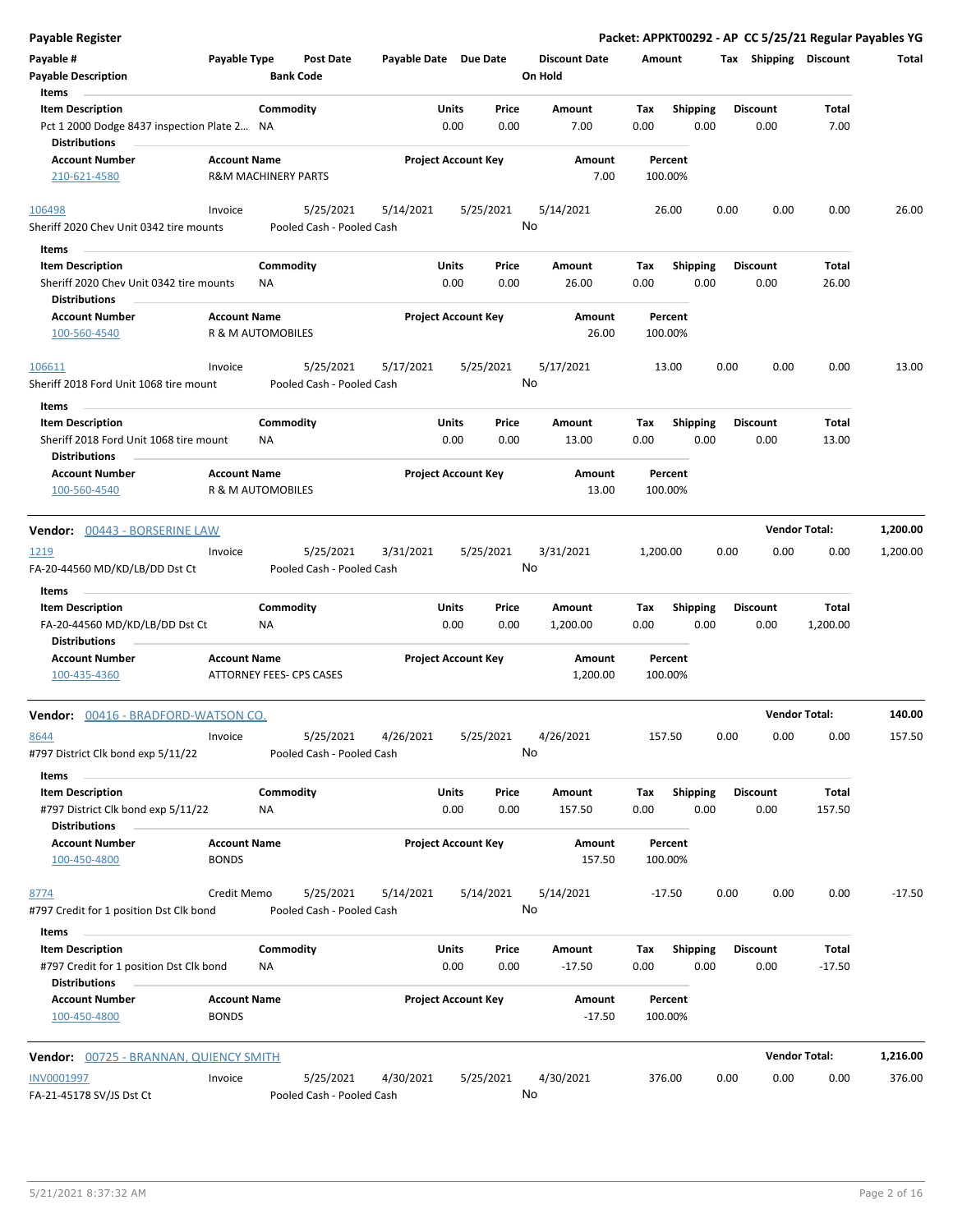| <b>Payable Register</b>                                  |                                                        |                           |                            |              |           |                      |                    |                 |      |                       | Packet: APPKT00292 - AP CC 5/25/21 Regular Payables YG |          |
|----------------------------------------------------------|--------------------------------------------------------|---------------------------|----------------------------|--------------|-----------|----------------------|--------------------|-----------------|------|-----------------------|--------------------------------------------------------|----------|
| Payable #                                                | Payable Type                                           | <b>Post Date</b>          | Payable Date Due Date      |              |           | <b>Discount Date</b> | Amount             |                 |      | Tax Shipping Discount |                                                        | Total    |
| <b>Payable Description</b>                               |                                                        | <b>Bank Code</b>          |                            |              |           | On Hold              |                    |                 |      |                       |                                                        |          |
| Items                                                    |                                                        |                           |                            |              |           |                      |                    |                 |      |                       |                                                        |          |
| <b>Item Description</b>                                  |                                                        | Commodity                 |                            | <b>Units</b> | Price     | Amount               | Tax                | <b>Shipping</b> |      | <b>Discount</b>       | Total                                                  |          |
| FA-21-45178 SV/JS Dst Ct<br><b>Distributions</b>         | <b>NA</b>                                              |                           |                            | 0.00         | 0.00      | 376.00               | 0.00               | 0.00            |      | 0.00                  | 376.00                                                 |          |
| <b>Account Number</b>                                    | <b>Account Name</b>                                    |                           | <b>Project Account Key</b> |              |           | Amount               | Percent            |                 |      |                       |                                                        |          |
| 100-435-4360                                             | ATTORNEY FEES- CPS CASES                               |                           |                            |              |           | 376.00               | 100.00%            |                 |      |                       |                                                        |          |
| <b>INV0002003</b>                                        | Invoice                                                | 5/25/2021                 | 5/2/2021                   |              | 5/25/2021 | 5/2/2021             | 152.00             |                 | 0.00 | 0.00                  | 0.00                                                   | 152.00   |
| CR-20-27775 Garza Dst Ct                                 |                                                        | Pooled Cash - Pooled Cash |                            |              | No        |                      |                    |                 |      |                       |                                                        |          |
| Items                                                    |                                                        |                           |                            |              |           |                      |                    |                 |      |                       |                                                        |          |
| <b>Item Description</b>                                  |                                                        | Commodity                 |                            | <b>Units</b> | Price     | Amount               | Tax                | <b>Shipping</b> |      | <b>Discount</b>       | Total                                                  |          |
| CR-20-27775 Garza Dst Ct                                 | ΝA                                                     |                           |                            | 0.00         | 0.00      | 152.00               | 0.00               | 0.00            |      | 0.00                  | 152.00                                                 |          |
| <b>Distributions</b>                                     |                                                        |                           |                            |              |           |                      |                    |                 |      |                       |                                                        |          |
| <b>Account Number</b>                                    | <b>Account Name</b>                                    |                           | <b>Project Account Key</b> |              |           | Amount               | Percent            |                 |      |                       |                                                        |          |
| 100-435-4370                                             | <b>ATTORNEY FEES</b>                                   |                           |                            |              |           | 152.00               | 100.00%            |                 |      |                       |                                                        |          |
| <b>INV0002004</b>                                        | Invoice                                                | 5/25/2021                 | 5/2/2021                   |              | 5/25/2021 | 5/2/2021             | 688.00             |                 | 0.00 | 0.00                  | 0.00                                                   | 688.00   |
| CR-20-27392 Galban Dst Ct                                |                                                        | Pooled Cash - Pooled Cash |                            |              | No        |                      |                    |                 |      |                       |                                                        |          |
| Items                                                    |                                                        |                           |                            |              |           |                      |                    |                 |      |                       |                                                        |          |
| <b>Item Description</b>                                  |                                                        | Commodity                 |                            | <b>Units</b> | Price     | Amount               | Tax                | <b>Shipping</b> |      | <b>Discount</b>       | Total                                                  |          |
| CR-20-27392 Galban Dst Ct                                | ΝA                                                     |                           |                            | 0.00         | 0.00      | 688.00               | 0.00               | 0.00            |      | 0.00                  | 688.00                                                 |          |
| <b>Distributions</b>                                     |                                                        |                           |                            |              |           |                      |                    |                 |      |                       |                                                        |          |
| <b>Account Number</b>                                    | <b>Account Name</b>                                    |                           | <b>Project Account Key</b> |              |           | Amount               | Percent            |                 |      |                       |                                                        |          |
| 100-435-4370                                             | <b>ATTORNEY FEES</b>                                   |                           |                            |              |           | 688.00               | 100.00%            |                 |      |                       |                                                        |          |
| Vendor: 00449 - BRESE-LEBRON LAW, PLLC                   |                                                        |                           |                            |              |           |                      |                    |                 |      |                       | <b>Vendor Total:</b>                                   | 1,105.00 |
| 310                                                      | Invoice                                                | 5/25/2021                 | 4/1/2021                   |              | 5/25/2021 | 4/1/2021             | 1,105.00           |                 | 0.00 | 0.00                  | 0.00                                                   | 1,105.00 |
| FA-18-43788 BMP Dst Ct                                   |                                                        | Pooled Cash - Pooled Cash |                            |              | No        |                      |                    |                 |      |                       |                                                        |          |
|                                                          |                                                        |                           |                            |              |           |                      |                    |                 |      |                       |                                                        |          |
| Items                                                    |                                                        |                           |                            |              |           |                      |                    |                 |      |                       |                                                        |          |
| <b>Item Description</b>                                  |                                                        | Commodity                 |                            | Units        | Price     | Amount               | Tax                | <b>Shipping</b> |      | <b>Discount</b>       | Total                                                  |          |
| FA-18-43788 BMP Dst Ct                                   | <b>NA</b>                                              |                           |                            | 0.00         | 0.00      | 1,105.00             | 0.00               | 0.00            |      | 0.00                  | 1,105.00                                               |          |
| <b>Distributions</b>                                     |                                                        |                           |                            |              |           |                      |                    |                 |      |                       |                                                        |          |
| <b>Account Number</b>                                    | <b>Account Name</b><br><b>ATTORNEY FEES- CPS CASES</b> |                           | <b>Project Account Key</b> |              |           | Amount               | Percent            |                 |      |                       |                                                        |          |
| 100-435-4360                                             |                                                        |                           |                            |              |           | 1,105.00             | 100.00%            |                 |      |                       |                                                        |          |
| Vendor: 00581 - CINTAS CORPORATION #163                  |                                                        |                           |                            |              |           |                      |                    |                 |      |                       | <b>Vendor Total:</b>                                   | 73.63    |
| 4083395094                                               | Invoice                                                | 5/25/2021                 | 5/5/2021                   |              | 5/25/2021 | 5/5/2021             | 73.63              |                 | 0.00 | 0.00                  | 0.00                                                   | 73.63    |
| #13494452 Pct 2 uniforms final invoice                   |                                                        | Pooled Cash - Pooled Cash |                            |              | No        |                      |                    |                 |      |                       |                                                        |          |
| Items                                                    |                                                        |                           |                            |              |           |                      |                    |                 |      |                       |                                                        |          |
| <b>Item Description</b>                                  |                                                        | Commodity                 |                            | Units        | Price     | Amount               | Tax                | <b>Shipping</b> |      | <b>Discount</b>       | Total                                                  |          |
| #13494452 Pct 2 uniforms final invoice                   | ΝA                                                     |                           |                            | 0.00         | 0.00      | 73.63                | 0.00               | 0.00            |      | 0.00                  | 73.63                                                  |          |
| <b>Distributions</b>                                     |                                                        |                           |                            |              |           |                      |                    |                 |      |                       |                                                        |          |
| <b>Account Number</b><br>220-622-3950                    | <b>Account Name</b><br><b>UNIFORMS</b>                 |                           | <b>Project Account Key</b> |              |           | Amount<br>73.63      | Percent<br>100.00% |                 |      |                       |                                                        |          |
|                                                          |                                                        |                           |                            |              |           |                      |                    |                 |      |                       |                                                        |          |
| <b>Vendor: 00610 - CIRCLE STAR QUICK LUBE &amp; TIRE</b> |                                                        |                           |                            |              |           |                      |                    |                 |      |                       | <b>Vendor Total:</b>                                   | 90.99    |
| 11-0184400                                               | Invoice                                                | 5/25/2021                 | 4/23/2021                  |              | 5/25/2021 | 4/23/2021            |                    | 7.00            | 0.00 | 0.00                  | 0.00                                                   | 7.00     |
| Pct 2 2008 Chev 4538 inspection                          |                                                        | Pooled Cash - Pooled Cash |                            |              | No        |                      |                    |                 |      |                       |                                                        |          |
| Items                                                    |                                                        |                           |                            |              |           |                      |                    |                 |      |                       |                                                        |          |
| <b>Item Description</b>                                  |                                                        | Commodity                 |                            | <b>Units</b> | Price     | Amount               | Tax                | Shipping        |      | <b>Discount</b>       | Total                                                  |          |
| Pct 2 2008 Chev 4538 inspection                          | <b>NA</b>                                              |                           |                            | 0.00         | 0.00      | 7.00                 | 0.00               | 0.00            |      | 0.00                  | 7.00                                                   |          |
| <b>Distributions</b>                                     |                                                        |                           |                            |              |           |                      |                    |                 |      |                       |                                                        |          |
| <b>Account Number</b>                                    | <b>Account Name</b>                                    |                           | <b>Project Account Key</b> |              |           | Amount               | Percent            |                 |      |                       |                                                        |          |
| 220-622-4580                                             | <b>R&amp;M MACHINERY PARTS</b>                         |                           |                            |              |           | 7.00                 | 100.00%            |                 |      |                       |                                                        |          |
|                                                          |                                                        |                           |                            |              |           |                      |                    |                 |      |                       |                                                        |          |
| 11-0184658                                               | Invoice                                                | 5/25/2021                 | 4/28/2021                  |              | 5/25/2021 | 4/28/2021            | 7.00               |                 | 0.00 | 0.00                  | 0.00                                                   | 7.00     |
| Pct 2 1994 Intl 2749 inspection                          |                                                        | Pooled Cash - Pooled Cash |                            |              | No        |                      |                    |                 |      |                       |                                                        |          |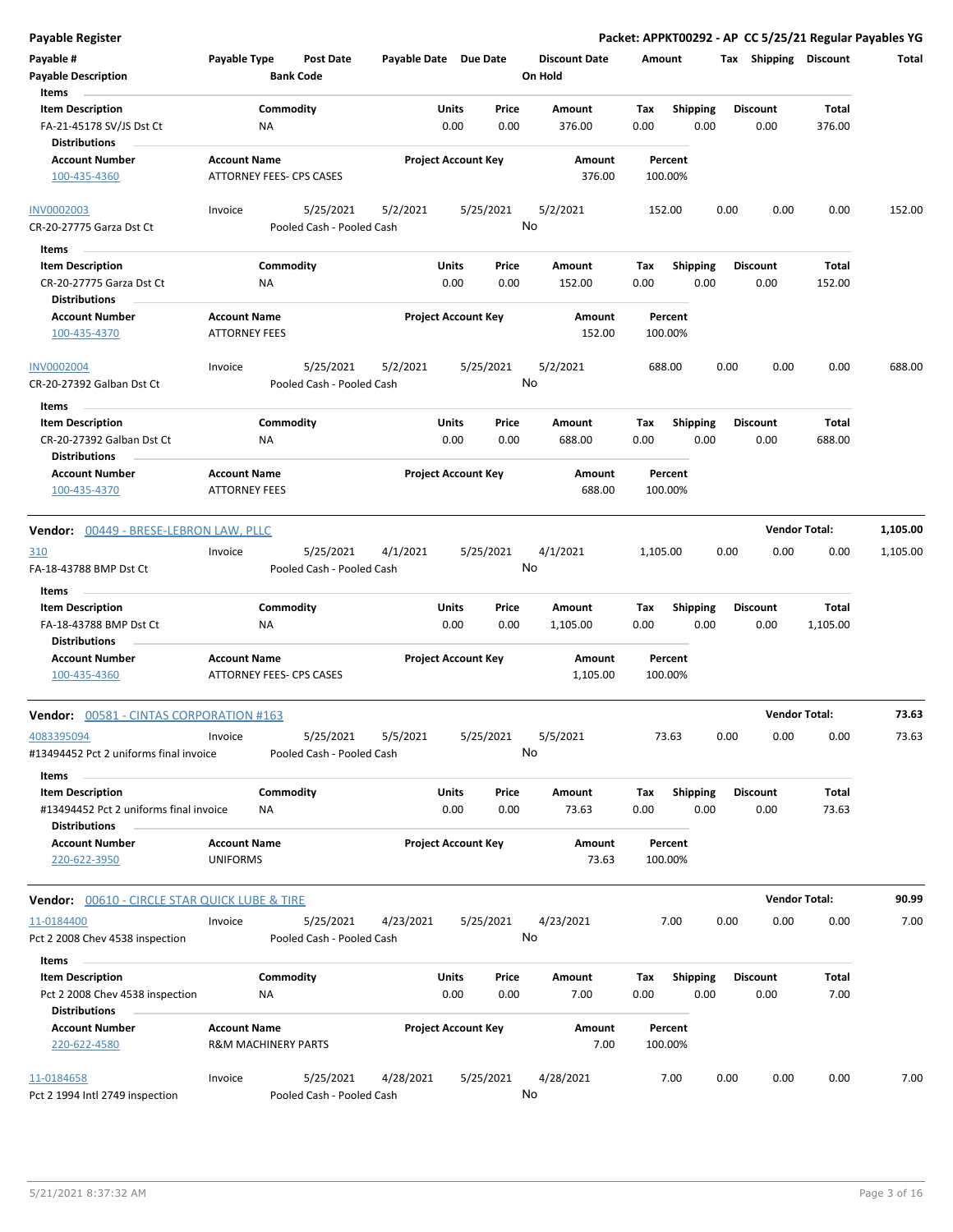| <b>Payable Register</b>                                  |                                |           |                                        |                       |       |                            |                      |        |                 |      |                       | Packet: APPKT00292 - AP CC 5/25/21 Regular Payables YG |        |
|----------------------------------------------------------|--------------------------------|-----------|----------------------------------------|-----------------------|-------|----------------------------|----------------------|--------|-----------------|------|-----------------------|--------------------------------------------------------|--------|
| Payable #                                                | Payable Type                   |           | <b>Post Date</b>                       | Payable Date Due Date |       |                            | <b>Discount Date</b> | Amount |                 |      | Tax Shipping Discount |                                                        | Total  |
| <b>Payable Description</b>                               |                                |           | <b>Bank Code</b>                       |                       |       |                            | On Hold              |        |                 |      |                       |                                                        |        |
| Items                                                    |                                |           |                                        |                       |       |                            |                      |        |                 |      |                       |                                                        |        |
| <b>Item Description</b>                                  |                                | Commodity |                                        |                       | Units | Price                      | Amount               | Tax    | <b>Shipping</b> |      | <b>Discount</b>       | Total                                                  |        |
| Pct 2 1994 Intl 2749 inspection                          |                                | ΝA        |                                        |                       | 0.00  | 0.00                       | 7.00                 | 0.00   | 0.00            |      | 0.00                  | 7.00                                                   |        |
| Distributions                                            |                                |           |                                        |                       |       |                            |                      |        |                 |      |                       |                                                        |        |
| <b>Account Number</b>                                    | <b>Account Name</b>            |           |                                        |                       |       | <b>Project Account Key</b> | Amount               |        | Percent         |      |                       |                                                        |        |
| 220-622-4580                                             | <b>R&amp;M MACHINERY PARTS</b> |           |                                        |                       |       |                            | 7.00                 |        | 100.00%         |      |                       |                                                        |        |
|                                                          |                                |           |                                        |                       |       |                            |                      |        |                 |      |                       |                                                        |        |
| 11-0184986                                               | Invoice                        |           | 5/25/2021                              | 5/4/2021              |       | 5/25/2021                  | 5/4/2021             |        | 7.00            | 0.00 | 0.00                  | 0.00                                                   | 7.00   |
| Const 2 2015 Ford 4391 inspection                        |                                |           | Pooled Cash - Pooled Cash              |                       |       |                            | No                   |        |                 |      |                       |                                                        |        |
|                                                          |                                |           |                                        |                       |       |                            |                      |        |                 |      |                       |                                                        |        |
| Items                                                    |                                |           |                                        |                       |       |                            |                      |        |                 |      |                       |                                                        |        |
| <b>Item Description</b>                                  |                                | Commodity |                                        |                       | Units | Price                      | Amount               | Tax    | <b>Shipping</b> |      | <b>Discount</b>       | Total                                                  |        |
| Const 2 2015 Ford 4391 inspection                        |                                | ΝA        |                                        |                       | 0.00  | 0.00                       | 7.00                 | 0.00   | 0.00            |      | 0.00                  | 7.00                                                   |        |
| Distributions                                            |                                |           |                                        |                       |       |                            |                      |        |                 |      |                       |                                                        |        |
| <b>Account Number</b>                                    | <b>Account Name</b>            |           |                                        |                       |       | <b>Project Account Key</b> | Amount               |        | Percent         |      |                       |                                                        |        |
| 100-552-4540                                             | <b>R&amp;M AUTO</b>            |           |                                        |                       |       |                            | 7.00                 |        | 100.00%         |      |                       |                                                        |        |
|                                                          |                                |           |                                        |                       |       |                            |                      |        |                 |      |                       |                                                        |        |
| 11-0185730                                               | Invoice                        |           | 5/25/2021                              | 5/17/2021             |       | 5/25/2021                  | 5/17/2021            |        | 69.99           | 0.00 | 0.00                  | 0.00                                                   | 69.99  |
| Sheriff 2020 Chev Unit 0342 front alignment              |                                |           | Pooled Cash - Pooled Cash              |                       |       |                            | No                   |        |                 |      |                       |                                                        |        |
| Items                                                    |                                |           |                                        |                       |       |                            |                      |        |                 |      |                       |                                                        |        |
| <b>Item Description</b>                                  |                                | Commodity |                                        |                       | Units | Price                      | Amount               | Tax    | Shipping        |      | <b>Discount</b>       | Total                                                  |        |
| Sheriff 2020 Chev Unit 0342 front alignme NA             |                                |           |                                        |                       | 0.00  | 0.00                       | 69.99                | 0.00   | 0.00            |      | 0.00                  | 69.99                                                  |        |
| Distributions                                            |                                |           |                                        |                       |       |                            |                      |        |                 |      |                       |                                                        |        |
| <b>Account Number</b>                                    | <b>Account Name</b>            |           |                                        |                       |       | <b>Project Account Key</b> | Amount               |        | Percent         |      |                       |                                                        |        |
| 100-560-4540                                             | R & M AUTOMOBILES              |           |                                        |                       |       |                            | 69.99                |        | 100.00%         |      |                       |                                                        |        |
|                                                          |                                |           |                                        |                       |       |                            |                      |        |                 |      |                       |                                                        |        |
| <b>Vendor:</b> VEN02089 - Cirro Energy                   |                                |           |                                        |                       |       |                            |                      |        |                 |      |                       | <b>Vendor Total:</b>                                   | 292.69 |
| 301002733437                                             | Invoice                        |           | 5/25/2021                              | 5/12/2021             |       | 5/25/2021                  | 5/12/2021            | 292.69 |                 | 0.00 | 0.00                  | 0.00                                                   | 292.69 |
| EMS-Leonard electric 4/9-5/11/21                         |                                |           | Pooled Cash - Pooled Cash              |                       |       |                            | No                   |        |                 |      |                       |                                                        |        |
|                                                          |                                |           |                                        |                       |       |                            |                      |        |                 |      |                       |                                                        |        |
| Items                                                    |                                |           |                                        |                       |       |                            |                      |        |                 |      |                       |                                                        |        |
| <b>Item Description</b>                                  |                                | Commodity |                                        |                       | Units | Price                      | Amount               | Tax    | <b>Shipping</b> |      | <b>Discount</b>       | Total                                                  |        |
| EMS-Leonard electric 4/9-5/11/21<br><b>Distributions</b> |                                | ΝA        |                                        |                       | 0.00  | 0.00                       | 292.69               | 0.00   | 0.00            |      | 0.00                  | 292.69                                                 |        |
|                                                          |                                |           |                                        |                       |       |                            |                      |        |                 |      |                       |                                                        |        |
| <b>Account Number</b>                                    | <b>Account Name</b>            |           |                                        |                       |       | <b>Project Account Key</b> | Amount               |        | Percent         |      |                       |                                                        |        |
| 100-540-4400                                             | UTILITIES ELECTRICITY          |           |                                        |                       |       |                            | 292.69               |        | 100.00%         |      |                       |                                                        |        |
| Vendor: 00068 - CLEMONS, BOB                             |                                |           |                                        |                       |       |                            |                      |        |                 |      |                       | <b>Vendor Total:</b>                                   | 148.00 |
|                                                          |                                |           |                                        |                       |       |                            |                      |        |                 |      |                       |                                                        |        |
| INV0001999                                               | Invoice                        |           | 5/25/2021<br>Pooled Cash - Pooled Cash | 5/11/2021             |       | 5/25/2021                  | 5/11/2021<br>No      | 148.00 |                 | 0.00 | 0.00                  | 0.00                                                   | 148.00 |
| JP2 training 6/1-4/21 meals                              |                                |           |                                        |                       |       |                            |                      |        |                 |      |                       |                                                        |        |
| Items                                                    |                                |           |                                        |                       |       |                            |                      |        |                 |      |                       |                                                        |        |
| <b>Item Description</b>                                  |                                | Commodity |                                        |                       | Units | Price                      | Amount               | Tax    | Shipping        |      | <b>Discount</b>       | Total                                                  |        |
| JP2 training 6/1-4/21 meals                              |                                | NA        |                                        |                       | 0.00  | 0.00                       | 148.00               | 0.00   | 0.00            |      | 0.00                  | 148.00                                                 |        |
| <b>Distributions</b>                                     |                                |           |                                        |                       |       |                            |                      |        |                 |      |                       |                                                        |        |
| <b>Account Number</b>                                    | <b>Account Name</b>            |           |                                        |                       |       | <b>Project Account Key</b> | Amount               |        | Percent         |      |                       |                                                        |        |
| 100-456-4270                                             |                                |           | OUT OF COUNTY TRAVEL/TRAINING          |                       |       |                            | 148.00               |        | 100.00%         |      |                       |                                                        |        |
|                                                          |                                |           |                                        |                       |       |                            |                      |        |                 |      |                       |                                                        |        |
| <b>Vendor: 00462 - FOUR FEATHERS ALARM</b>               |                                |           |                                        |                       |       |                            |                      |        |                 |      |                       | <b>Vendor Total:</b>                                   | 573.25 |
| 100055                                                   | Invoice                        |           | 5/25/2021                              | 5/14/2021             |       | 5/25/2021                  | 5/14/2021            | 414.25 |                 | 0.00 | 0.00                  | 0.00                                                   | 414.25 |
| <b>Access Control tech-service</b>                       |                                |           | Pooled Cash - Pooled Cash              |                       |       |                            | No                   |        |                 |      |                       |                                                        |        |
| Items                                                    |                                |           |                                        |                       |       |                            |                      |        |                 |      |                       |                                                        |        |
| <b>Item Description</b>                                  |                                | Commodity |                                        |                       | Units | Price                      | Amount               | Tax    | <b>Shipping</b> |      | <b>Discount</b>       | Total                                                  |        |
|                                                          |                                | NA        |                                        |                       | 0.00  | 0.00                       |                      |        | 0.00            |      |                       |                                                        |        |
| Access Control tech-service<br><b>Distributions</b>      |                                |           |                                        |                       |       |                            | 414.25               | 0.00   |                 |      | 0.00                  | 414.25                                                 |        |
| <b>Account Number</b>                                    | <b>Account Name</b>            |           |                                        |                       |       | <b>Project Account Key</b> | Amount               |        | Percent         |      |                       |                                                        |        |
| 100-560-4500                                             | R & M BUILDING                 |           |                                        |                       |       |                            | 414.25               |        | 100.00%         |      |                       |                                                        |        |
|                                                          |                                |           |                                        |                       |       |                            |                      |        |                 |      |                       |                                                        |        |
| 100057                                                   | Invoice                        |           | 5/25/2021                              | 5/14/2021             |       | 5/25/2021                  | 5/14/2021            |        | 159.00          | 0.00 | 0.00                  | 0.00                                                   | 159.00 |
| <b>Access Control tech-service</b>                       |                                |           | Pooled Cash - Pooled Cash              |                       |       |                            | No                   |        |                 |      |                       |                                                        |        |
|                                                          |                                |           |                                        |                       |       |                            |                      |        |                 |      |                       |                                                        |        |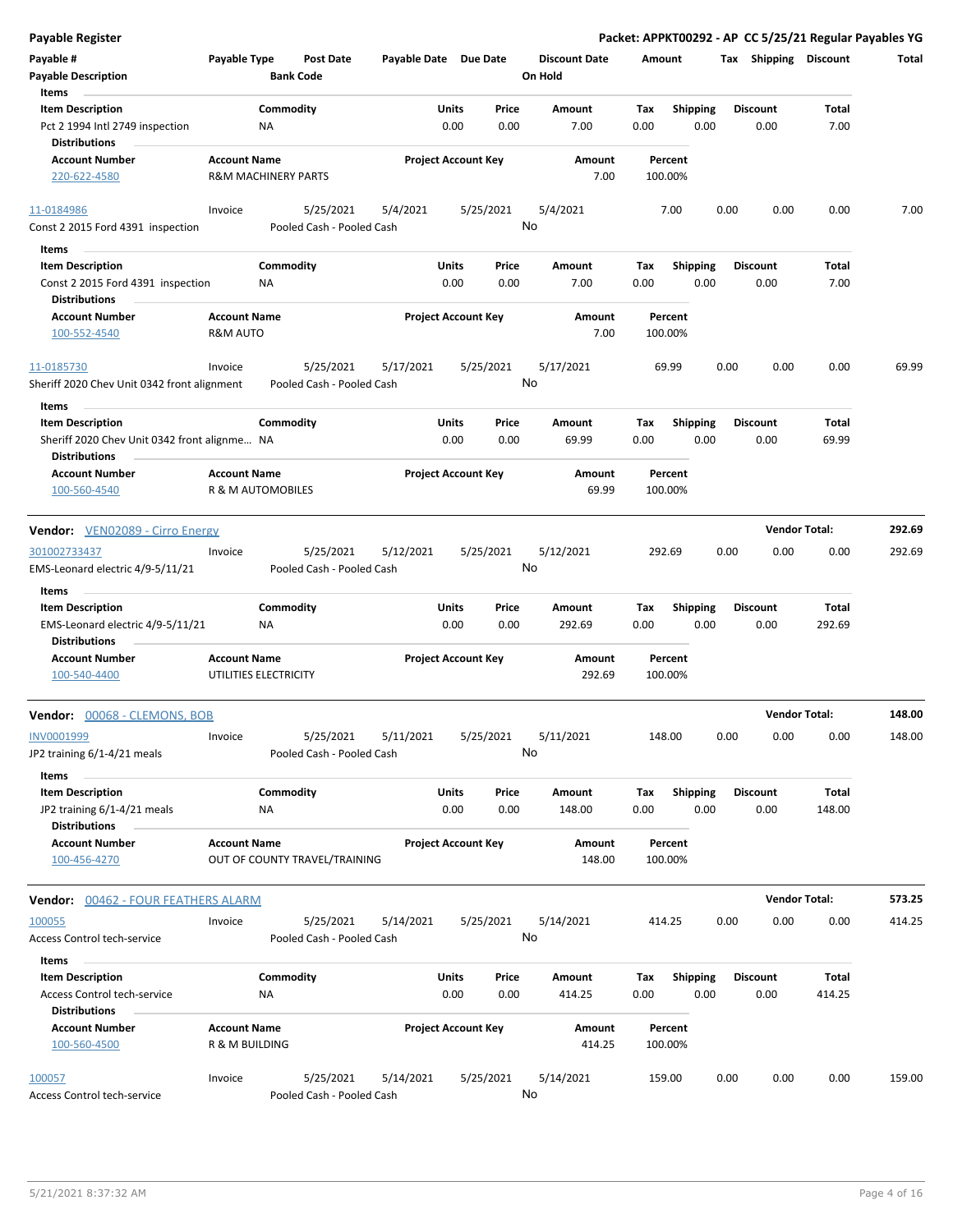| <b>Payable Register</b>                                                |                                             |                  |                           |                       |                            |               |                                 |             |                    |      |                         |                      | Packet: APPKT00292 - AP CC 5/25/21 Regular Payables YG |
|------------------------------------------------------------------------|---------------------------------------------|------------------|---------------------------|-----------------------|----------------------------|---------------|---------------------------------|-------------|--------------------|------|-------------------------|----------------------|--------------------------------------------------------|
| Payable #<br><b>Payable Description</b>                                | Payable Type                                | <b>Bank Code</b> | <b>Post Date</b>          | Payable Date Due Date |                            |               | <b>Discount Date</b><br>On Hold | Amount      |                    |      | Tax Shipping Discount   |                      | Total                                                  |
| Items                                                                  |                                             |                  |                           |                       |                            |               |                                 |             |                    |      |                         |                      |                                                        |
| <b>Item Description</b>                                                |                                             | Commodity        |                           |                       | Units                      | Price         | Amount                          | Tax         | <b>Shipping</b>    |      | <b>Discount</b>         | Total                |                                                        |
| Access Control tech-service                                            |                                             | NA               |                           |                       | 0.00                       | 0.00          | 159.00                          | 0.00        | 0.00               |      | 0.00                    | 159.00               |                                                        |
| <b>Distributions</b>                                                   |                                             |                  |                           |                       |                            |               |                                 |             |                    |      |                         |                      |                                                        |
| <b>Account Number</b><br>100-560-4500                                  | <b>Account Name</b><br>R & M BUILDING       |                  |                           |                       | <b>Project Account Key</b> |               | Amount<br>159.00                |             | Percent<br>100.00% |      |                         |                      |                                                        |
|                                                                        |                                             |                  |                           |                       |                            |               |                                 |             |                    |      |                         |                      |                                                        |
| Vendor: 00512 - GAYLON P. RIDDELS LAW FIRM, PC                         |                                             |                  |                           |                       |                            |               |                                 |             |                    |      |                         | <b>Vendor Total:</b> | 11,295.50                                              |
| <b>INV0002001</b>                                                      | Invoice                                     |                  | 5/25/2021                 | 10/1/2021             |                            | 5/25/2021     | 10/1/2021                       | 372.40      |                    | 0.00 | 0.00                    | 0.00                 | 372.40                                                 |
| CR-20-27807 Ritchie Dst Ct 2/3/20-9/30/20                              |                                             |                  | Pooled Cash - Pooled Cash |                       |                            | No            |                                 |             |                    |      |                         |                      |                                                        |
| Items                                                                  |                                             |                  |                           |                       |                            |               |                                 |             |                    |      |                         |                      |                                                        |
| <b>Item Description</b>                                                |                                             | Commodity        |                           |                       | Units                      | Price         | Amount                          | Tax         | <b>Shipping</b>    |      | <b>Discount</b>         | Total                |                                                        |
| CR-20-27807 Ritchie Dst Ct 2/3/20-9/30/20 NA                           |                                             |                  |                           |                       | 0.00                       | 0.00          | 372.40                          | 0.00        | 0.00               |      | 0.00                    | 372.40               |                                                        |
| <b>Distributions</b>                                                   |                                             |                  |                           |                       |                            |               |                                 |             |                    |      |                         |                      |                                                        |
| <b>Account Number</b><br>100-435-4370                                  | <b>Account Name</b><br><b>ATTORNEY FEES</b> |                  |                           |                       | <b>Project Account Key</b> |               | Amount<br>372.40                |             | Percent<br>100.00% |      |                         |                      |                                                        |
| <b>INV0002002</b>                                                      | Invoice                                     |                  | 5/25/2021                 | 1/12/2021             |                            | 5/25/2021     | 1/12/2021                       | 5,650.60    |                    | 0.00 | 0.00                    | 0.00                 | 5,650.60                                               |
| CR-20-27807 Ritchie Dst Ct 10/31/20-1/12/21                            |                                             |                  | Pooled Cash - Pooled Cash |                       |                            | No            |                                 |             |                    |      |                         |                      |                                                        |
| Items                                                                  |                                             |                  |                           |                       |                            |               |                                 |             |                    |      |                         |                      |                                                        |
| <b>Item Description</b><br>CR-20-27807 Ritchie Dst Ct 10/31/20-1/12 NA |                                             | Commodity        |                           |                       | Units<br>0.00              | Price<br>0.00 | Amount<br>5,650.60              | Tax<br>0.00 | Shipping<br>0.00   |      | <b>Discount</b><br>0.00 | Total<br>5,650.60    |                                                        |
| <b>Distributions</b>                                                   |                                             |                  |                           |                       |                            |               |                                 |             |                    |      |                         |                      |                                                        |
| <b>Account Number</b>                                                  | <b>Account Name</b>                         |                  |                           |                       | <b>Project Account Key</b> |               | Amount                          |             | Percent            |      |                         |                      |                                                        |
| 100-435-4370                                                           | <b>ATTORNEY FEES</b>                        |                  |                           |                       |                            |               | 5,650.60                        |             | 100.00%            |      |                         |                      |                                                        |
| INV0002012                                                             | Invoice                                     |                  | 5/25/2021                 | 4/30/2021             |                            | 5/25/2021     | 4/30/2021                       | 2,289.50    |                    | 0.00 | 0.00                    | 0.00                 | 2,289.50                                               |
| CR-20-27781 Hayes Dst Ct                                               |                                             |                  | Pooled Cash - Pooled Cash |                       |                            | No            |                                 |             |                    |      |                         |                      |                                                        |
| Items                                                                  |                                             |                  |                           |                       |                            |               |                                 |             |                    |      |                         |                      |                                                        |
| <b>Item Description</b>                                                |                                             | Commodity        |                           |                       | Units                      | Price         | Amount                          | Tax         | Shipping           |      | <b>Discount</b>         | Total                |                                                        |
| CR-20-27781 Hayes Dst Ct                                               |                                             | NA               |                           |                       | 0.00                       | 0.00          | 2,289.50                        | 0.00        | 0.00               |      | 0.00                    | 2,289.50             |                                                        |
| <b>Distributions</b>                                                   |                                             |                  |                           |                       |                            |               |                                 |             |                    |      |                         |                      |                                                        |
| <b>Account Number</b>                                                  | <b>Account Name</b>                         |                  |                           |                       | <b>Project Account Key</b> |               | Amount                          |             | Percent            |      |                         |                      |                                                        |
| 100-435-4370                                                           | <b>ATTORNEY FEES</b>                        |                  |                           |                       |                            |               | 2,289.50                        |             | 100.00%            |      |                         |                      |                                                        |
| INV0002013                                                             | Invoice                                     |                  | 5/25/2021                 | 4/30/2021             |                            | 5/25/2021     | 4/30/2021                       | 2,327.50    |                    | 0.00 | 0.00                    | 0.00                 | 2,327.50                                               |
| CR-19-27053 Prescott Dst Ct 12/9/19-9/30/20                            |                                             |                  | Pooled Cash - Pooled Cash |                       |                            | No            |                                 |             |                    |      |                         |                      |                                                        |
| Items                                                                  |                                             |                  |                           |                       |                            |               |                                 |             |                    |      |                         |                      |                                                        |
| <b>Item Description</b>                                                |                                             | Commodity        |                           |                       | Units                      | Price         | Amount                          | Tax         | <b>Shipping</b>    |      | <b>Discount</b>         | <b>Total</b>         |                                                        |
| CR-19-27053 Prescott Dst Ct 12/9/19-9/30 NA                            |                                             |                  |                           |                       | 0.00                       | 0.00          | 2,327.50                        | 0.00        | 0.00               |      | 0.00                    | 2,327.50             |                                                        |
| <b>Distributions</b>                                                   |                                             |                  |                           |                       |                            |               |                                 |             |                    |      |                         |                      |                                                        |
| <b>Account Number</b>                                                  | <b>Account Name</b>                         |                  |                           |                       | <b>Project Account Key</b> |               | Amount                          |             | Percent            |      |                         |                      |                                                        |
| 100-435-4370                                                           | <b>ATTORNEY FEES</b>                        |                  |                           |                       |                            |               | 2,327.50                        |             | 100.00%            |      |                         |                      |                                                        |
| INV0002014                                                             | Invoice                                     |                  | 5/25/2021                 | 4/30/2021             |                            | 5/25/2021     | 4/30/2021                       | 655.50      |                    | 0.00 | 0.00                    | 0.00                 | 655.50                                                 |
| CR-19-27053 Prescott Dst Ct 10/1/20-4/9/21                             |                                             |                  | Pooled Cash - Pooled Cash |                       |                            | No            |                                 |             |                    |      |                         |                      |                                                        |
| Items                                                                  |                                             |                  |                           |                       |                            |               |                                 |             |                    |      |                         |                      |                                                        |
| <b>Item Description</b>                                                |                                             | Commodity        |                           |                       | Units                      | Price         | Amount                          | Tax         | <b>Shipping</b>    |      | <b>Discount</b>         | Total                |                                                        |
| CR-19-27053 Prescott Dst Ct 10/1/20-4/9/ NA<br><b>Distributions</b>    |                                             |                  |                           |                       | 0.00                       | 0.00          | 655.50                          | 0.00        | 0.00               |      | 0.00                    | 655.50               |                                                        |
| <b>Account Number</b><br>100-435-4370                                  | <b>Account Name</b><br><b>ATTORNEY FEES</b> |                  |                           |                       | <b>Project Account Key</b> |               | Amount<br>655.50                |             | Percent<br>100.00% |      |                         |                      |                                                        |
| Vendor: 00314 - GRAHAM INTERNATIONAL INC.                              |                                             |                  |                           |                       |                            |               |                                 |             |                    |      |                         | <b>Vendor Total:</b> | 358.91                                                 |
| 01P605043                                                              | Invoice                                     |                  | 5/25/2021                 | 4/29/2021             |                            | 5/25/2021     | 4/29/2021                       | 291.19      |                    | 0.00 | 0.00                    | 0.00                 | 291.19                                                 |
| #12108 Pct 1 driver dr motor/filters                                   |                                             |                  | Pooled Cash - Pooled Cash |                       |                            | No            |                                 |             |                    |      |                         |                      |                                                        |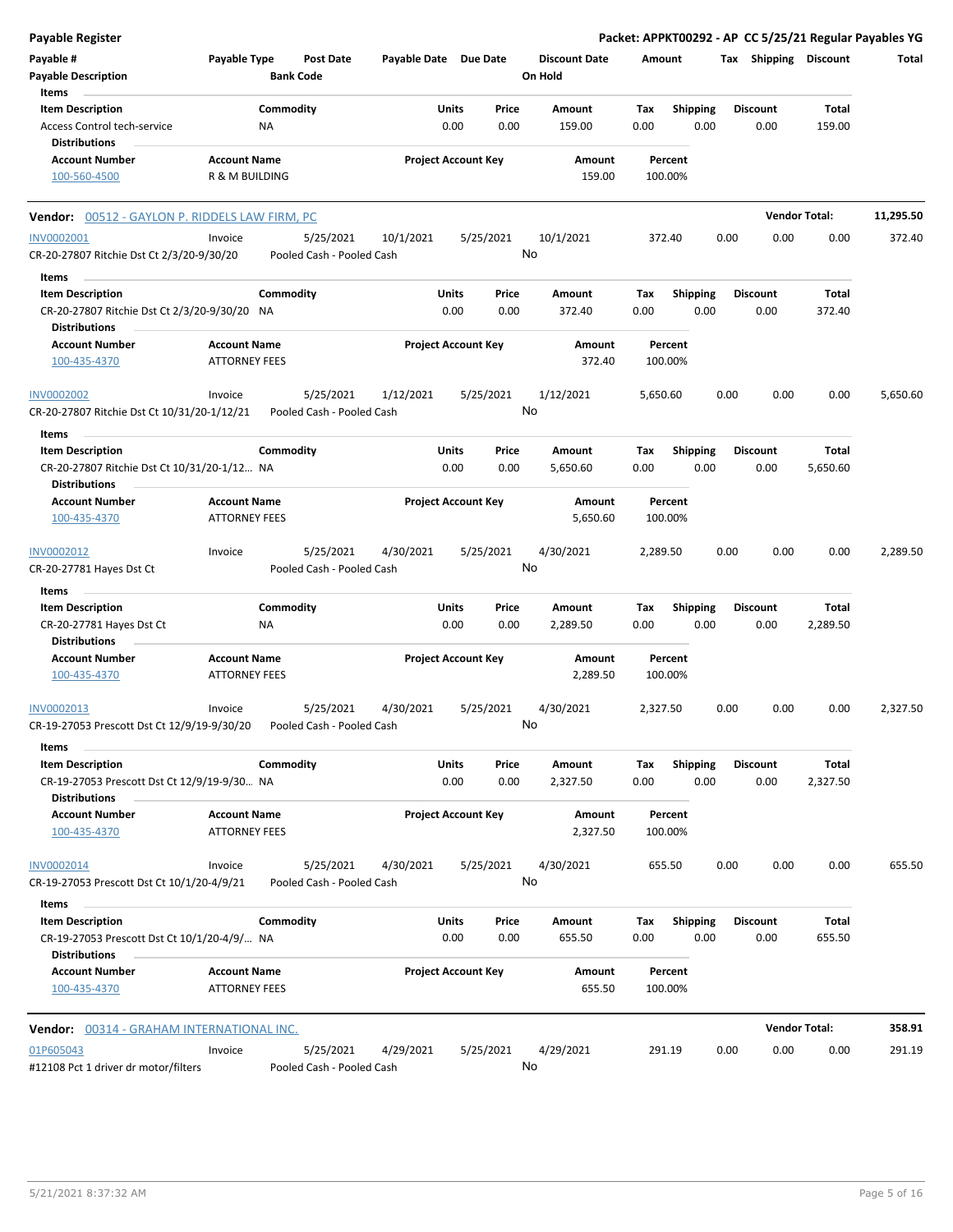| Payable Register                                                                     |                                                |                                        |                       |                            |                |                                 |             |                         |      |                         | Packet: APPKT00292 - AP CC 5/25/21 Regular Payables YG |          |
|--------------------------------------------------------------------------------------|------------------------------------------------|----------------------------------------|-----------------------|----------------------------|----------------|---------------------------------|-------------|-------------------------|------|-------------------------|--------------------------------------------------------|----------|
| Payable #<br><b>Payable Description</b>                                              | Payable Type                                   | Post Date<br><b>Bank Code</b>          | Payable Date Due Date |                            |                | <b>Discount Date</b><br>On Hold | Amount      |                         |      | Tax Shipping Discount   |                                                        | Total    |
| Items<br><b>Item Description</b>                                                     |                                                | Commodity                              |                       | Units                      | Price          | Amount                          | Tax         | <b>Shipping</b>         |      | <b>Discount</b>         | Total                                                  |          |
| #12108 Pct 1 driver dr motor/filters<br><b>Distributions</b>                         |                                                | NA                                     |                       | 0.00                       | 0.00           | 291.19                          | 0.00        | 0.00                    |      | 0.00                    | 291.19                                                 |          |
| <b>Account Number</b>                                                                | <b>Account Name</b>                            |                                        |                       | <b>Project Account Key</b> |                | Amount                          |             | Percent                 |      |                         |                                                        |          |
| 210-621-4580                                                                         |                                                | <b>R&amp;M MACHINERY PARTS</b>         |                       |                            |                | 291.19                          |             | 100.00%                 |      |                         |                                                        |          |
| 01P605152                                                                            | Invoice                                        | 5/25/2021                              | 4/30/2021             | 5/25/2021                  |                | 4/30/2021                       |             | 67.72                   | 0.00 | 0.00                    | 0.00                                                   | 67.72    |
| #12108 Pct 1 fuel/water separator                                                    |                                                | Pooled Cash - Pooled Cash              |                       |                            |                | No                              |             |                         |      |                         |                                                        |          |
| Items                                                                                |                                                |                                        |                       |                            |                |                                 |             |                         |      |                         |                                                        |          |
| <b>Item Description</b><br>#12108 Pct 1 fuel/water separator<br><b>Distributions</b> |                                                | Commodity<br>Goods                     |                       | Units<br>1.00              | Price<br>67.72 | Amount<br>67.72                 | Tax<br>0.00 | <b>Shipping</b><br>0.00 |      | <b>Discount</b><br>0.00 | Total<br>67.72                                         |          |
| <b>Account Number</b><br>210-621-4580                                                | <b>Account Name</b>                            | <b>R&amp;M MACHINERY PARTS</b>         |                       | <b>Project Account Key</b> |                | Amount<br>67.72                 |             | Percent<br>100.00%      |      |                         |                                                        |          |
|                                                                                      |                                                |                                        |                       |                            |                |                                 |             |                         |      |                         |                                                        |          |
| Vendor: 00522 - HAGGARD, LLOYD                                                       |                                                |                                        |                       |                            |                |                                 |             |                         |      | <b>Vendor Total:</b>    |                                                        | 100.00   |
| 823034<br>S Annex roof leak repair                                                   | Invoice                                        | 5/25/2021<br>Pooled Cash - Pooled Cash | 5/13/2021             | 5/25/2021                  |                | 5/13/2021<br>No                 |             | 100.00                  | 0.00 | 0.00                    | 0.00                                                   | 100.00   |
| Items                                                                                |                                                |                                        |                       |                            |                |                                 |             |                         |      |                         |                                                        |          |
| <b>Item Description</b><br>S Annex roof leak repair<br><b>Distributions</b>          |                                                | Commodity<br>ΝA                        |                       | Units<br>0.00              | Price<br>0.00  | Amount<br>100.00                | Tax<br>0.00 | <b>Shipping</b><br>0.00 |      | <b>Discount</b><br>0.00 | Total<br>100.00                                        |          |
| <b>Account Number</b><br>100-513-4500                                                | <b>Account Name</b><br><b>R&amp;M BUILDING</b> |                                        |                       | <b>Project Account Key</b> |                | Amount<br>100.00                |             | Percent<br>100.00%      |      |                         |                                                        |          |
| <b>Vendor: 00397 - JESSICA MCDONALD &amp; ASSOC.</b>                                 |                                                |                                        |                       |                            |                |                                 |             |                         |      | <b>Vendor Total:</b>    |                                                        | 2,070.00 |
| <b>INV0001995</b>                                                                    | Invoice                                        | 5/25/2021                              | 1/12/2021             | 5/25/2021                  |                | 1/12/2021                       |             | 620.00                  | 0.00 | 0.00                    | 0.00                                                   | 620.00   |
| FA-19-44234 Flores Dst Ct                                                            |                                                | Pooled Cash - Pooled Cash              |                       |                            |                | No                              |             |                         |      |                         |                                                        |          |
| Items                                                                                |                                                |                                        |                       |                            |                |                                 |             |                         |      |                         |                                                        |          |
| <b>Item Description</b><br>FA-19-44234 Flores Dst Ct                                 |                                                | Commodity<br>NA                        |                       | Units<br>0.00              | Price<br>0.00  | Amount<br>620.00                | Tax<br>0.00 | <b>Shipping</b><br>0.00 |      | <b>Discount</b><br>0.00 | Total<br>620.00                                        |          |
| <b>Distributions</b><br><b>Account Number</b>                                        | <b>Account Name</b>                            |                                        |                       | <b>Project Account Key</b> |                | <b>Amount</b><br>620.00         |             | Percent                 |      |                         |                                                        |          |
| 100-435-4360                                                                         |                                                | <b>ATTORNEY FEES- CPS CASES</b>        |                       |                            |                |                                 |             | 100.00%                 |      |                         |                                                        |          |
| INV0001996<br>FA-21-45178 SV/JS Dst Ct                                               | Invoice                                        | 5/25/2021<br>Pooled Cash - Pooled Cash | 5/6/2021              | 5/25/2021                  |                | 5/6/2021<br>No                  |             | 510.00                  | 0.00 | 0.00                    | 0.00                                                   | 510.00   |
| Items                                                                                |                                                |                                        |                       |                            |                |                                 |             |                         |      |                         |                                                        |          |
| <b>Item Description</b><br>FA-21-45178 SV/JS Dst Ct                                  |                                                | Commodity<br>ΝA                        |                       | Units<br>0.00              | Price<br>0.00  | Amount<br>510.00                | Tax<br>0.00 | <b>Shipping</b><br>0.00 |      | <b>Discount</b><br>0.00 | Total<br>510.00                                        |          |
| <b>Distributions</b><br><b>Account Number</b><br>100-435-4360                        | <b>Account Name</b>                            | ATTORNEY FEES- CPS CASES               |                       | <b>Project Account Key</b> |                | Amount<br>510.00                |             | Percent<br>100.00%      |      |                         |                                                        |          |
|                                                                                      |                                                |                                        |                       |                            |                |                                 |             |                         |      |                         |                                                        |          |
| <b>INV0002008</b><br>FA-21-45118 Triphahn Dst Ct                                     | Invoice                                        | 5/25/2021<br>Pooled Cash - Pooled Cash | 4/29/2021             | 5/25/2021                  |                | 4/29/2021<br>No                 |             | 360.00                  | 0.00 | 0.00                    | 0.00                                                   | 360.00   |
| Items                                                                                |                                                |                                        |                       |                            |                |                                 |             |                         |      |                         |                                                        |          |
| <b>Item Description</b><br>FA-21-45118 Triphahn Dst Ct                               |                                                | Commodity<br>NA                        |                       | Units<br>0.00              | Price<br>0.00  | Amount<br>360.00                | Tax<br>0.00 | <b>Shipping</b><br>0.00 |      | <b>Discount</b><br>0.00 | Total<br>360.00                                        |          |
| <b>Distributions</b>                                                                 |                                                |                                        |                       |                            |                |                                 |             |                         |      |                         |                                                        |          |
| <b>Account Number</b><br>100-435-4360                                                | <b>Account Name</b>                            | ATTORNEY FEES- CPS CASES               |                       | <b>Project Account Key</b> |                | Amount<br>360.00                |             | Percent<br>100.00%      |      |                         |                                                        |          |
| <b>INV0002009</b><br>FA-20-44865 Perdue Dst Ct                                       | Invoice                                        | 5/25/2021<br>Pooled Cash - Pooled Cash | 5/6/2021              | 5/25/2021                  |                | 5/6/2021<br>No                  |             | 580.00                  | 0.00 | 0.00                    | 0.00                                                   | 580.00   |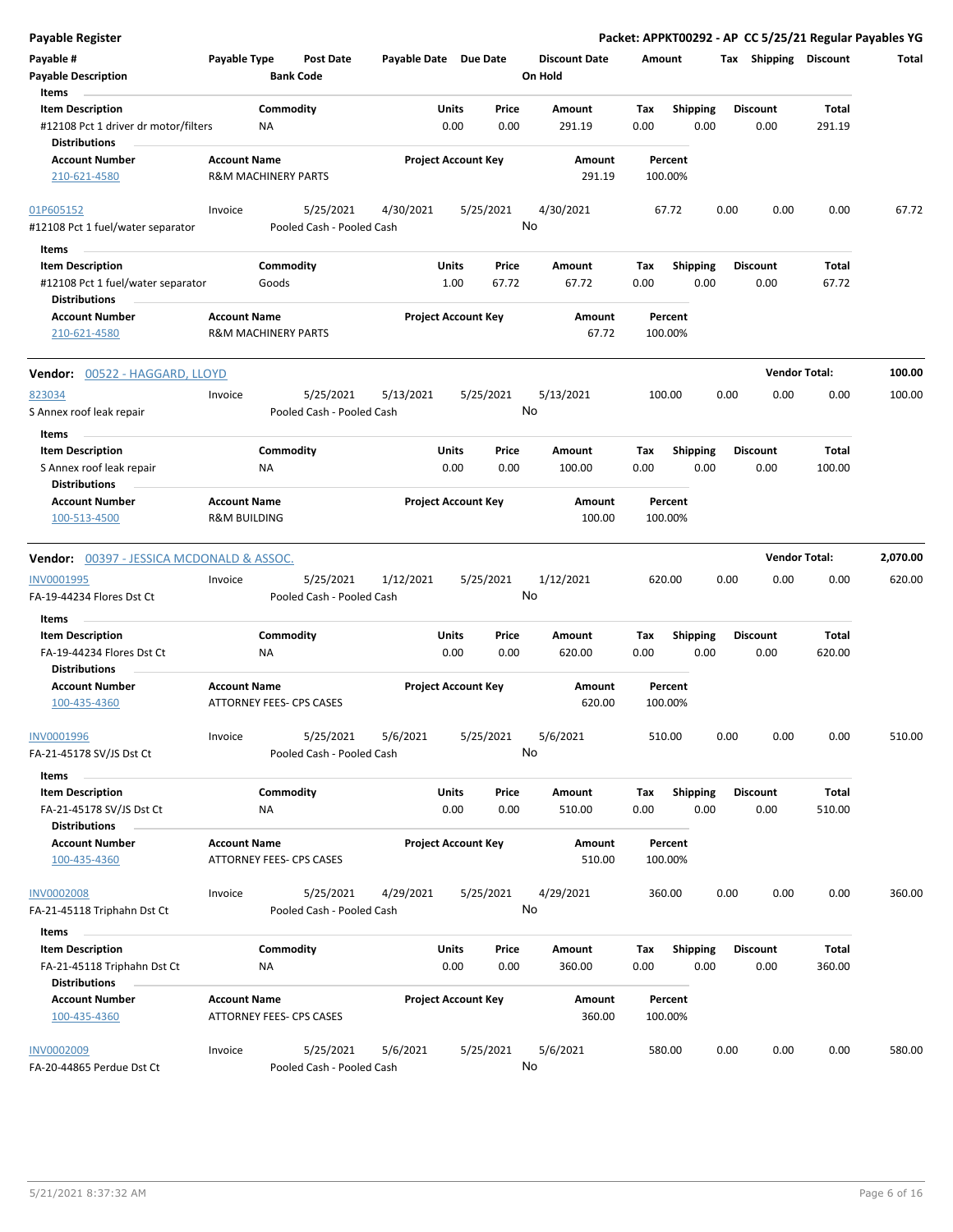| <b>Payable Register</b>                                                               |                                                       |                                        |                       |                            |               |                                 |             |                         |      |                         | Packet: APPKT00292 - AP CC 5/25/21 Regular Payables YG |          |
|---------------------------------------------------------------------------------------|-------------------------------------------------------|----------------------------------------|-----------------------|----------------------------|---------------|---------------------------------|-------------|-------------------------|------|-------------------------|--------------------------------------------------------|----------|
| Payable #<br><b>Payable Description</b>                                               | Payable Type                                          | <b>Post Date</b><br><b>Bank Code</b>   | Payable Date Due Date |                            |               | <b>Discount Date</b><br>On Hold | Amount      |                         |      | Tax Shipping Discount   |                                                        | Total    |
| Items<br><b>Item Description</b><br>FA-20-44865 Perdue Dst Ct<br><b>Distributions</b> | Commodity<br><b>NA</b>                                |                                        |                       | Units<br>0.00              | Price<br>0.00 | Amount<br>580.00                | Tax<br>0.00 | <b>Shipping</b><br>0.00 |      | <b>Discount</b><br>0.00 | Total<br>580.00                                        |          |
| <b>Account Number</b><br>100-435-4360                                                 | <b>Account Name</b><br>ATTORNEY FEES- CPS CASES       |                                        |                       | <b>Project Account Key</b> |               | Amount<br>580.00                |             | Percent<br>100.00%      |      |                         |                                                        |          |
| Vendor: 00040 - JN WRECKER                                                            |                                                       |                                        |                       |                            |               |                                 |             |                         |      |                         | <b>Vendor Total:</b>                                   | 400.00   |
| 21-07130<br>Pct 3 1999 Intl towing                                                    | Invoice                                               | 5/25/2021<br>Pooled Cash - Pooled Cash | 5/11/2021             | 5/25/2021                  | No            | 5/11/2021                       | 400.00      |                         | 0.00 | 0.00                    | 0.00                                                   | 400.00   |
| Items<br><b>Item Description</b><br>Pct 3 1999 Intl towing                            | Commodity<br>Service                                  |                                        |                       | Units<br>0.00              | Price<br>0.00 | Amount<br>400.00                | Тах<br>0.00 | <b>Shipping</b><br>0.00 |      | <b>Discount</b><br>0.00 | Total<br>400.00                                        |          |
| <b>Distributions</b><br><b>Account Number</b><br>230-623-4580                         | <b>Account Name</b><br><b>R&amp;M MACHINERY PARTS</b> |                                        |                       | <b>Project Account Key</b> |               | Amount<br>400.00                |             | Percent<br>100.00%      |      |                         |                                                        |          |
| Vendor: VEN02437 - Karl, Kenneth                                                      |                                                       |                                        |                       |                            |               |                                 |             |                         |      |                         | <b>Vendor Total:</b>                                   | 493.44   |
| <b>INV0002000</b><br>JP3 training 6/1-4/21 miles/meals                                | Invoice                                               | 5/25/2021<br>Pooled Cash - Pooled Cash | 5/12/2021             | 5/25/2021                  | No            | 5/12/2021                       | 493.44      |                         | 0.00 | 0.00                    | 0.00                                                   | 493.44   |
| Items<br><b>Item Description</b>                                                      | Commodity                                             |                                        |                       | Units                      | Price         | Amount                          | Тах         | Shipping                |      | <b>Discount</b>         | Total                                                  |          |
| JP3 training 6/1-4/21 miles/meals<br><b>Distributions</b>                             | NA                                                    |                                        |                       | 0.00                       | 0.00          | 493.44                          | 0.00        | 0.00                    |      | 0.00                    | 493.44                                                 |          |
| <b>Account Number</b><br>100-457-4270                                                 | <b>Account Name</b><br>OUT OF COUNTY TRAVEL/TRAINING  |                                        |                       | <b>Project Account Key</b> |               | Amount<br>493.44                |             | Percent<br>100.00%      |      |                         |                                                        |          |
| <b>Vendor:</b> 00649 - LAW OFFICE OF MYLES PORTER, P.C.                               |                                                       |                                        |                       |                            |               |                                 |             |                         |      |                         | <b>Vendor Total:</b>                                   | 300.00   |
| <b>INV0002005</b><br>50875 Thomes Co Ct@Law                                           | Invoice                                               | 5/25/2021<br>Pooled Cash - Pooled Cash | 5/19/2021             | 5/25/2021                  | No            | 5/19/2021                       | 300.00      |                         | 0.00 | 0.00                    | 0.00                                                   | 300.00   |
| Items<br><b>Item Description</b><br>50875 Thomes Co Ct@Law<br><b>Distributions</b>    | Commodity<br>ΝA                                       |                                        |                       | Units<br>0.00              | Price<br>0.00 | Amount<br>300.00                | Tax<br>0.00 | Shipping<br>0.00        |      | <b>Discount</b><br>0.00 | Total<br>300.00                                        |          |
| <b>Account Number</b><br>100-410-4240                                                 | <b>Account Name</b><br><b>INDIGENT ATTORNEY FEES</b>  |                                        |                       | <b>Project Account Key</b> |               | Amount<br>300.00                | 100.00%     | Percent                 |      |                         |                                                        |          |
| Vendor: 00437 - MARLIN BUSINESS BANK                                                  |                                                       |                                        |                       |                            |               |                                 |             |                         |      |                         | <b>Vendor Total:</b>                                   | 3,516.75 |
| 18993547<br>telephone system                                                          | Invoice                                               | 5/25/2021<br>Pooled Cash - Pooled Cash | 5/10/2021             | 5/25/2021                  | No            | 5/10/2021                       | 3,516.75    |                         | 0.00 | 0.00                    | 0.00                                                   | 3,516.75 |
| Items<br><b>Item Description</b><br>telephone system<br><b>Distributions</b>          | Commodity<br>ΝA                                       |                                        |                       | Units<br>0.00              | Price<br>0.00 | Amount<br>3,516.75              | Tax<br>0.00 | <b>Shipping</b><br>0.00 |      | <b>Discount</b><br>0.00 | Total<br>3,516.75                                      |          |
| <b>Account Number</b><br>100-510-4200                                                 | <b>Account Name</b><br><b>TELEPHONE</b>               |                                        |                       | <b>Project Account Key</b> |               | Amount<br>3,516.75              |             | Percent<br>100.00%      |      |                         |                                                        |          |
| Vendor: 00337 - MIEARS, STEVEN R.                                                     |                                                       |                                        |                       |                            |               |                                 |             |                         |      |                         | <b>Vendor Total:</b>                                   | 1,600.00 |
| <b>INV0001998</b><br>FA-21-45178 SV/JS Dst Ct                                         | Invoice                                               | 5/25/2021<br>Pooled Cash - Pooled Cash | 4/30/2021             | 5/25/2021                  | No            | 4/30/2021                       | 1,600.00    |                         | 0.00 | 0.00                    | 0.00                                                   | 1,600.00 |
| Items                                                                                 |                                                       |                                        |                       |                            |               |                                 |             |                         |      |                         |                                                        |          |
| <b>Item Description</b><br>FA-21-45178 SV/JS Dst Ct<br><b>Distributions</b>           | Commodity<br><b>NA</b>                                |                                        |                       | Units<br>0.00              | Price<br>0.00 | Amount<br>1,600.00              | Tax<br>0.00 | <b>Shipping</b><br>0.00 |      | <b>Discount</b><br>0.00 | Total<br>1,600.00                                      |          |
| <b>Account Number</b><br>100-435-4360                                                 | <b>Account Name</b><br>ATTORNEY FEES- CPS CASES       |                                        |                       | <b>Project Account Key</b> |               | Amount<br>1,600.00              |             | Percent<br>100.00%      |      |                         |                                                        |          |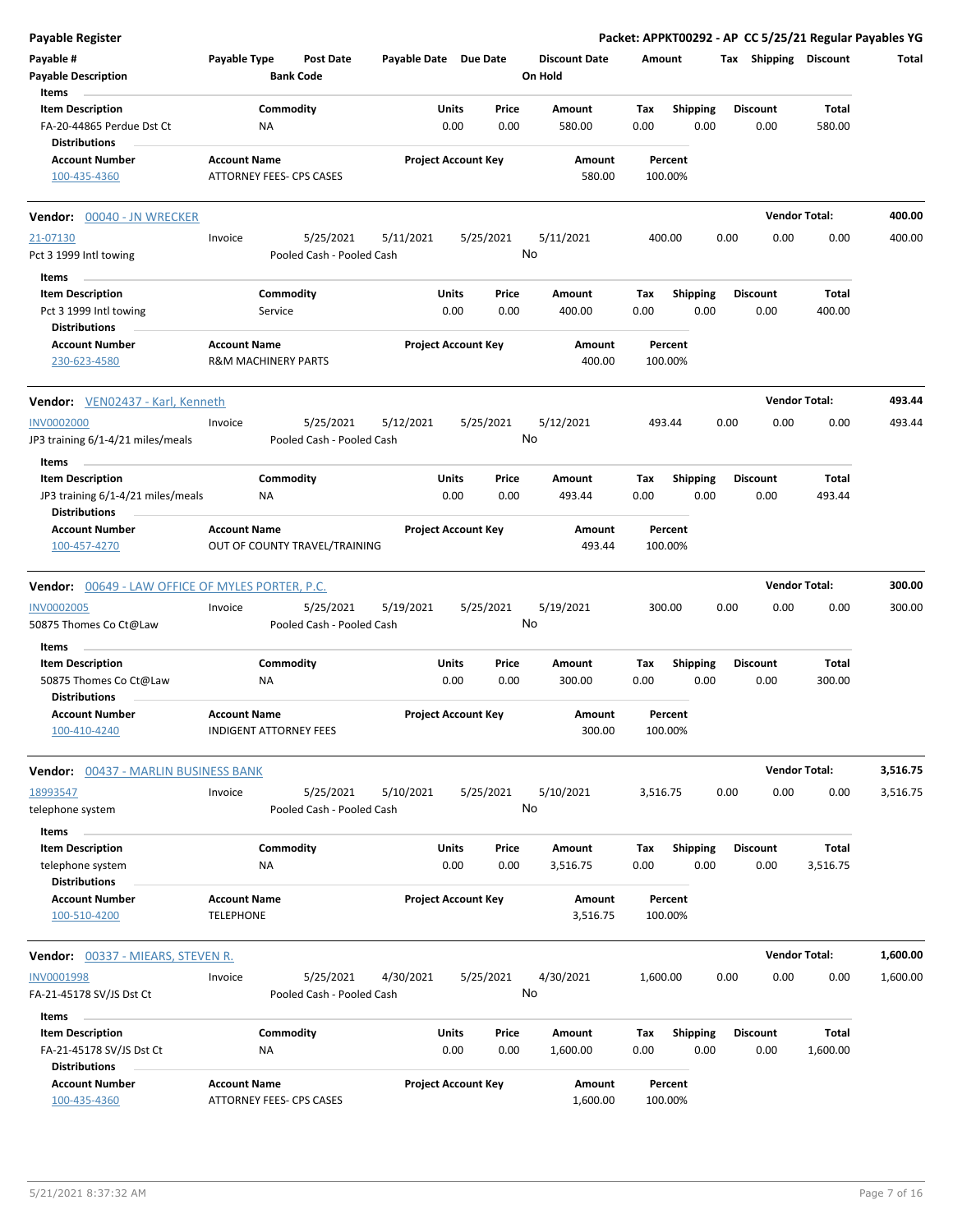| <b>Payable Register</b>                                                                    |                                                        |                                        |                       |                                  |                                 |                    |                         | Packet: APPKT00292 - AP CC 5/25/21 Regular Payables YG |                      |          |
|--------------------------------------------------------------------------------------------|--------------------------------------------------------|----------------------------------------|-----------------------|----------------------------------|---------------------------------|--------------------|-------------------------|--------------------------------------------------------|----------------------|----------|
| Payable #<br><b>Payable Description</b>                                                    | Payable Type                                           | <b>Post Date</b><br><b>Bank Code</b>   | Payable Date Due Date |                                  | <b>Discount Date</b><br>On Hold | Amount             |                         | Tax Shipping Discount                                  |                      | Total    |
| Vendor: 00532 - PARHAM, WILLIAM                                                            |                                                        |                                        |                       |                                  |                                 |                    |                         |                                                        | <b>Vendor Total:</b> | 275.00   |
| <b>INV0002006</b><br>50324 Taylor Co Ct@Law                                                | Invoice                                                | 5/25/2021<br>Pooled Cash - Pooled Cash | 5/19/2021             | 5/25/2021                        | 5/19/2021<br>No                 | 275.00             |                         | 0.00<br>0.00                                           | 0.00                 | 275.00   |
| Items<br><b>Item Description</b><br>50324 Taylor Co Ct@Law<br><b>Distributions</b>         | ΝA                                                     | Commodity                              |                       | Units<br>Price<br>0.00<br>0.00   | Amount<br>275.00                | Tax<br>0.00        | <b>Shipping</b><br>0.00 | <b>Discount</b><br>0.00                                | Total<br>275.00      |          |
| <b>Account Number</b><br>100-410-4240                                                      | <b>Account Name</b><br><b>INDIGENT ATTORNEY FEES</b>   |                                        |                       | <b>Project Account Key</b>       | <b>Amount</b><br>275.00         | Percent<br>100.00% |                         |                                                        |                      |          |
| <b>Vendor:</b> 00006 - PARKER TIRE                                                         |                                                        |                                        |                       |                                  |                                 |                    |                         |                                                        | <b>Vendor Total:</b> | 612.00   |
| 13056<br>Pct 1 synergy tires/repair<br>Items                                               | Invoice                                                | 5/25/2021<br>Pooled Cash - Pooled Cash | 5/12/2021             | 5/25/2021                        | 5/12/2021<br>No                 | 612.00             |                         | 0.00<br>0.00                                           | 0.00                 | 612.00   |
| <b>Item Description</b><br>Pct 1 synergy tires<br><b>Distributions</b>                     | Goods                                                  | Commodity                              |                       | Units<br>Price<br>4.00<br>150.00 | Amount<br>600.00                | Tax<br>0.00        | <b>Shipping</b><br>0.00 | <b>Discount</b><br>0.00                                | Total<br>600.00      |          |
| <b>Account Number</b><br>210-621-4590<br>Items                                             | <b>Account Name</b><br>R&M MACH. TIRES & TUBES         |                                        |                       | <b>Project Account Key</b>       | <b>Amount</b><br>600.00         | Percent<br>100.00% |                         |                                                        |                      |          |
| <b>Item Description</b><br>Pct 1 tire repair<br><b>Distributions</b>                       | Service                                                | Commodity                              |                       | Units<br>Price<br>0.00<br>0.00   | Amount<br>12.00                 | Tax<br>0.00        | <b>Shipping</b><br>0.00 | <b>Discount</b><br>0.00                                | Total<br>12.00       |          |
| <b>Account Number</b><br>210-621-4590                                                      | <b>Account Name</b><br>R&M MACH. TIRES & TUBES         |                                        |                       | <b>Project Account Key</b>       | Amount<br>12.00                 | Percent<br>100.00% |                         |                                                        |                      |          |
| Vendor: 00469 - PAT'S PUMP SERVICE                                                         |                                                        |                                        |                       |                                  |                                 |                    |                         |                                                        | <b>Vendor Total:</b> | 740.00   |
| <u> 2628</u><br>Courthouse porta-potty service                                             | Invoice                                                | 5/25/2021<br>Pooled Cash - Pooled Cash | 5/15/2021             | 5/25/2021                        | 5/15/2021<br>No                 | 740.00             |                         | 0.00<br>0.00                                           | 0.00                 | 740.00   |
| Items<br><b>Item Description</b><br>Courthouse porta-potty service<br><b>Distributions</b> | ΝA                                                     | Commodity                              |                       | Units<br>Price<br>0.00<br>0.00   | Amount<br>740.00                | Tax<br>0.00        | <b>Shipping</b><br>0.00 | <b>Discount</b><br>0.00                                | Total<br>740.00      |          |
| <b>Account Number</b><br>690-669-1650                                                      | <b>Account Name</b><br>CONSTRUCTION                    |                                        |                       | <b>Project Account Key</b>       | Amount<br>740.00                | Percent<br>100.00% |                         |                                                        |                      |          |
| <b>Vendor:</b> 00589 - PERKINS, J. DANIEL                                                  |                                                        |                                        |                       |                                  |                                 |                    |                         |                                                        | <b>Vendor Total:</b> | 1,494.00 |
| INV0001993<br>FA-20-45001 MN Dst Ct                                                        | Invoice                                                | 5/25/2021<br>Pooled Cash - Pooled Cash | 4/29/2021             | 5/25/2021                        | 4/29/2021<br>No                 | 549.00             |                         | 0.00<br>0.00                                           | 0.00                 | 549.00   |
| Items<br><b>Item Description</b><br>FA-20-45001 MN Dst Ct<br><b>Distributions</b>          | ΝA                                                     | Commodity                              |                       | Units<br>Price<br>0.00<br>0.00   | Amount<br>549.00                | Tax<br>0.00        | <b>Shipping</b><br>0.00 | <b>Discount</b><br>0.00                                | Total<br>549.00      |          |
| <b>Account Number</b><br>100-435-4360                                                      | <b>Account Name</b><br><b>ATTORNEY FEES- CPS CASES</b> |                                        |                       | <b>Project Account Key</b>       | <b>Amount</b><br>549.00         | Percent<br>100.00% |                         |                                                        |                      |          |
| INV0002011<br>FA-20-44560 MD/KD/LB/DD Dst Ct                                               | Invoice                                                | 5/25/2021<br>Pooled Cash - Pooled Cash | 5/14/2021             | 5/25/2021                        | 5/14/2021<br>No                 | 945.00             |                         | 0.00<br>0.00                                           | 0.00                 | 945.00   |
| Items<br><b>Item Description</b>                                                           |                                                        | Commodity                              |                       | Units<br>Price                   | Amount                          | Tax                | <b>Shipping</b>         | <b>Discount</b>                                        | Total                |          |
| FA-20-44560 MD/KD/LB/DD Dst Ct<br><b>Distributions</b>                                     | ΝA                                                     |                                        |                       | 0.00<br>0.00                     | 945.00                          | 0.00               | 0.00                    | 0.00                                                   | 945.00               |          |
| <b>Account Number</b><br>100-435-4360                                                      | <b>Account Name</b><br>ATTORNEY FEES- CPS CASES        |                                        |                       | <b>Project Account Key</b>       | Amount<br>945.00                | Percent<br>100.00% |                         |                                                        |                      |          |

**Vendor:** 00353 - RDO EQUIPMENT CO **Vendor Total: 288.02**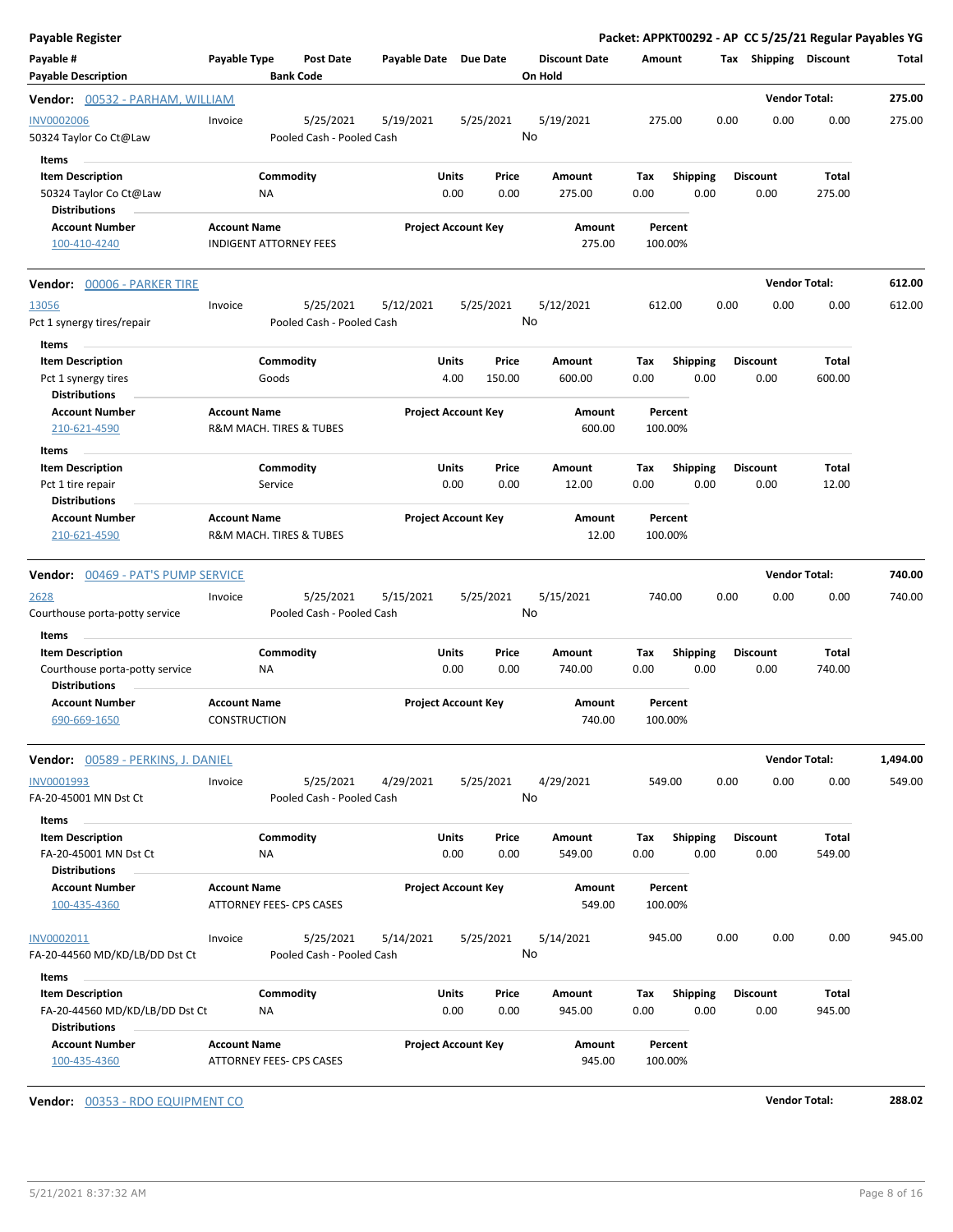| <b>Payable Register</b>                                                                    |                     |                                |                                        |                       |                      |                            |         |                         |             |                    |                         |      |                         |                      | Packet: APPKT00292 - AP CC 5/25/21 Regular Payables YG |
|--------------------------------------------------------------------------------------------|---------------------|--------------------------------|----------------------------------------|-----------------------|----------------------|----------------------------|---------|-------------------------|-------------|--------------------|-------------------------|------|-------------------------|----------------------|--------------------------------------------------------|
| Payable #<br><b>Payable Description</b>                                                    | Payable Type        | <b>Bank Code</b>               | <b>Post Date</b>                       | Payable Date Due Date |                      |                            | On Hold | <b>Discount Date</b>    |             | Amount             |                         |      | Tax Shipping Discount   |                      | Total                                                  |
| P7791224<br>#7451005 Pct 1 cushion                                                         | Invoice             |                                | 5/25/2021<br>Pooled Cash - Pooled Cash | 5/11/2021             |                      | 5/25/2021                  | No      | 5/11/2021               |             | 273.02             |                         | 0.00 | 15.00                   | 0.00                 | 288.02                                                 |
| Items                                                                                      |                     |                                |                                        |                       |                      |                            |         |                         |             |                    |                         |      |                         |                      |                                                        |
| <b>Item Description</b>                                                                    |                     | Commodity                      |                                        |                       | Units                | Price                      |         | Amount                  | Tax         |                    | <b>Shipping</b>         |      | <b>Discount</b>         | Total                |                                                        |
| #7451005 Pct 1 cushion                                                                     |                     | Goods                          |                                        |                       | 1.00                 | 273.02                     |         | 273.02                  | 0.00        |                    | 15.00                   |      | 0.00                    | 288.02               |                                                        |
| <b>Distributions</b>                                                                       |                     |                                |                                        |                       |                      |                            |         |                         |             |                    |                         |      |                         |                      |                                                        |
| <b>Account Number</b>                                                                      | <b>Account Name</b> |                                |                                        |                       |                      | <b>Project Account Key</b> |         | Amount                  |             | Percent            |                         |      |                         |                      |                                                        |
| 210-621-4580                                                                               |                     | <b>R&amp;M MACHINERY PARTS</b> |                                        |                       |                      |                            |         | 288.02                  |             | 100.00%            |                         |      |                         |                      |                                                        |
| <b>Vendor:</b> 00289 - RELIANT                                                             |                     |                                |                                        |                       |                      |                            |         |                         |             |                    |                         |      |                         | <b>Vendor Total:</b> | 2,949.25                                               |
| 111 033 046 621 6                                                                          | Invoice             |                                | 5/25/2021                              | 5/14/2021             |                      | 5/25/2021                  |         | 5/14/2021               |             | 100.65             |                         | 0.00 | 0.00                    | 0.00                 | 100.65                                                 |
| #2 533 972-2 Pct 2 4/9-5/11/21                                                             |                     |                                | Pooled Cash - Pooled Cash              |                       |                      |                            | No      |                         |             |                    |                         |      |                         |                      |                                                        |
| Items                                                                                      |                     |                                |                                        |                       |                      |                            |         |                         |             |                    |                         |      |                         |                      |                                                        |
| <b>Item Description</b>                                                                    |                     | Commodity                      |                                        |                       | Units                | Price                      |         | Amount                  | Tax         |                    | Shipping                |      | <b>Discount</b>         | Total                |                                                        |
|                                                                                            |                     |                                |                                        |                       | 0.00                 | 0.00                       |         | 100.65                  | 0.00        |                    | 0.00                    |      | 0.00                    | 100.65               |                                                        |
| #2 533 972-2 Pct 2 4/9-5/11/21<br><b>Distributions</b>                                     |                     | ΝA                             |                                        |                       |                      |                            |         |                         |             |                    |                         |      |                         |                      |                                                        |
| <b>Account Number</b><br>220-622-4400                                                      | <b>Account Name</b> | UTILITY ELECTRICITY            |                                        |                       |                      | <b>Project Account Key</b> |         | <b>Amount</b><br>100.65 |             | Percent<br>100.00% |                         |      |                         |                      |                                                        |
| 111 033 062 070 5                                                                          | Invoice             |                                | 5/25/2021                              | 5/17/2021             |                      | 5/25/2021                  |         | 5/17/2021               |             | 25.09              |                         | 0.00 | 0.00                    | 0.00                 | 25.09                                                  |
| #2 591 591-9 Pct 2 gd light 4/9-5/11/21                                                    |                     |                                | Pooled Cash - Pooled Cash              |                       |                      |                            | No      |                         |             |                    |                         |      |                         |                      |                                                        |
| Items                                                                                      |                     |                                |                                        |                       |                      |                            |         |                         |             |                    |                         |      |                         |                      |                                                        |
| <b>Item Description</b>                                                                    |                     | Commodity                      |                                        |                       | Units                | Price                      |         | Amount                  | Tax         |                    | <b>Shipping</b>         |      | <b>Discount</b>         | Total                |                                                        |
| #2 591 591-9 Pct 2 gd light 4/9-5/11/21<br><b>Distributions</b>                            |                     | NA                             |                                        |                       | 0.00                 | 0.00                       |         | 25.09                   | 0.00        |                    | 0.00                    |      | 0.00                    | 25.09                |                                                        |
| <b>Account Number</b>                                                                      | <b>Account Name</b> |                                |                                        |                       |                      | <b>Project Account Key</b> |         | Amount                  |             | Percent            |                         |      |                         |                      |                                                        |
| 220-622-4400                                                                               |                     | UTILITY ELECTRICITY            |                                        |                       |                      |                            |         | 25.09                   |             | 100.00%            |                         |      |                         |                      |                                                        |
| 111 033 062 071 3                                                                          | Invoice             |                                | 5/25/2021                              | 5/17/2021             |                      | 5/25/2021                  | No      | 5/17/2021               |             | 10.92              |                         | 0.00 | 0.00                    | 0.00                 | 10.92                                                  |
| #2 591 592-7 Pct 2 gd light 4/9-5/11/21                                                    |                     |                                | Pooled Cash - Pooled Cash              |                       |                      |                            |         |                         |             |                    |                         |      |                         |                      |                                                        |
| Items                                                                                      |                     |                                |                                        |                       |                      |                            |         |                         |             |                    |                         |      |                         |                      |                                                        |
| <b>Item Description</b><br>#2 591 592-7 Pct 2 gd light 4/9-5/11/21<br><b>Distributions</b> |                     | Commodity<br>ΝA                |                                        |                       | Units<br>0.00        | Price<br>0.00              |         | Amount<br>10.92         | Tax<br>0.00 |                    | <b>Shipping</b><br>0.00 |      | <b>Discount</b><br>0.00 | Total<br>10.92       |                                                        |
| <b>Account Number</b><br>220-622-4400                                                      | <b>Account Name</b> | UTILITY ELECTRICITY            |                                        |                       |                      | <b>Project Account Key</b> |         | Amount<br>10.92         |             | Percent<br>100.00% |                         |      |                         |                      |                                                        |
|                                                                                            |                     |                                |                                        |                       |                      |                            |         |                         |             |                    |                         |      |                         |                      |                                                        |
| 112 012 799 042 7<br>#2 533 980-5 Courthouse 4/15-5/17/21                                  | Invoice             |                                | 5/25/2021<br>Pooled Cash - Pooled Cash | 5/20/2021             |                      | 5/25/2021                  | No      | 5/20/2021               |             | 147.30             |                         | 0.00 | 0.00                    | 0.00                 | 147.30                                                 |
| Items                                                                                      |                     |                                |                                        |                       |                      |                            |         |                         |             |                    |                         |      |                         |                      |                                                        |
| <b>Item Description</b><br>#2 533 980-5 Courthouse 4/15-5/17/21                            |                     | Commodity<br>NA                |                                        |                       | <b>Units</b><br>0.00 | Price<br>0.00              |         | Amount<br>147.30        | Tax<br>0.00 |                    | <b>Shipping</b><br>0.00 |      | <b>Discount</b><br>0.00 | Total<br>147.30      |                                                        |
| <b>Distributions</b>                                                                       |                     |                                |                                        |                       |                      |                            |         |                         |             |                    |                         |      |                         |                      |                                                        |
| <b>Account Number</b>                                                                      | <b>Account Name</b> |                                |                                        |                       |                      | <b>Project Account Key</b> |         | Amount                  |             | Percent            |                         |      |                         |                      |                                                        |
| 100-510-4400                                                                               |                     | UTILITIES ELECTRICITY          |                                        |                       |                      |                            |         | 147.30                  |             | 100.00%            |                         |      |                         |                      |                                                        |
| 112 012 799 043 5                                                                          | Invoice             |                                | 5/25/2021                              | 5/20/2021             |                      | 5/25/2021                  |         | 5/20/2021               |             | 474.34             |                         | 0.00 | 0.00                    | 0.00                 | 474.34                                                 |
| #2 533 981-3 TDHS 4/15-5/17/21                                                             |                     |                                | Pooled Cash - Pooled Cash              |                       |                      |                            | No      |                         |             |                    |                         |      |                         |                      |                                                        |
|                                                                                            |                     |                                |                                        |                       |                      |                            |         |                         |             |                    |                         |      |                         |                      |                                                        |
| Items                                                                                      |                     |                                |                                        |                       |                      |                            |         |                         |             |                    |                         |      |                         |                      |                                                        |
| <b>Item Description</b>                                                                    |                     | Commodity                      |                                        |                       | Units                | Price                      |         | Amount                  | Tax         |                    | <b>Shipping</b>         |      | <b>Discount</b>         | Total                |                                                        |
| #2 533 981-3 TDHS 4/15-5/17/21                                                             |                     | NA                             |                                        |                       | 0.00                 | 0.00                       |         | 474.34                  | 0.00        |                    | 0.00                    |      | 0.00                    | 474.34               |                                                        |
| <b>Distributions</b>                                                                       |                     |                                |                                        |                       |                      |                            |         |                         |             |                    |                         |      |                         |                      |                                                        |
| <b>Account Number</b><br>100-640-4400                                                      | <b>Account Name</b> | UTILITIES ELECTRICITY          |                                        |                       |                      | <b>Project Account Key</b> |         | Amount<br>474.34        |             | Percent<br>100.00% |                         |      |                         |                      |                                                        |
| 112 012 799 044 3                                                                          | Invoice             |                                | 5/25/2021                              | 5/20/2021             |                      | 5/25/2021                  |         | 5/20/2021               |             | 298.33             |                         | 0.00 | 0.00                    | 0.00                 | 298.33                                                 |
| #2 533 982-1 Co Bldg 4/15-5/17/21                                                          |                     |                                | Pooled Cash - Pooled Cash              |                       |                      |                            | No      |                         |             |                    |                         |      |                         |                      |                                                        |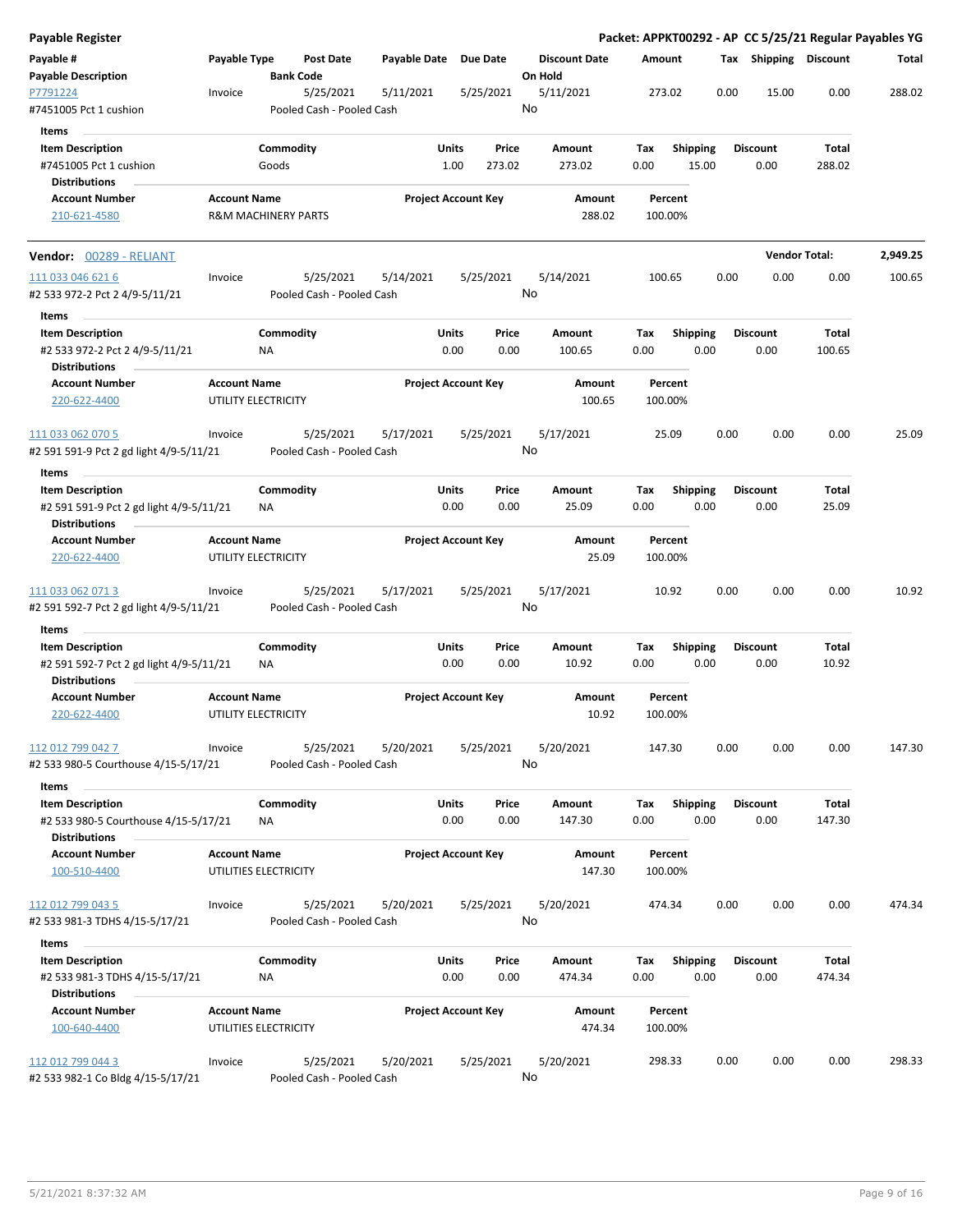| <b>Payable Register</b>                                                            |                     |                                        |                       |                            |               |                                 |                    |                         |      |                         |                 | Packet: APPKT00292 - AP CC 5/25/21 Regular Payables YG |
|------------------------------------------------------------------------------------|---------------------|----------------------------------------|-----------------------|----------------------------|---------------|---------------------------------|--------------------|-------------------------|------|-------------------------|-----------------|--------------------------------------------------------|
| Payable #<br><b>Payable Description</b>                                            | Payable Type        | <b>Post Date</b><br><b>Bank Code</b>   | Payable Date Due Date |                            |               | <b>Discount Date</b><br>On Hold | Amount             |                         |      | Tax Shipping Discount   |                 | Total                                                  |
| Items                                                                              |                     |                                        |                       |                            |               |                                 |                    |                         |      |                         |                 |                                                        |
| <b>Item Description</b><br>#2 533 982-1 Co Bldg 4/15-5/17/21                       |                     | Commodity<br>ΝA                        |                       | Units<br>0.00              | Price<br>0.00 | Amount<br>298.33                | Tax<br>0.00        | Shipping<br>0.00        |      | <b>Discount</b><br>0.00 | Total<br>298.33 |                                                        |
| <b>Distributions</b>                                                               |                     |                                        |                       |                            |               |                                 |                    |                         |      |                         |                 |                                                        |
| <b>Account Number</b><br>100-511-4400                                              | <b>Account Name</b> | UTILITIES ELECTRICITY                  |                       | <b>Project Account Key</b> |               | Amount<br>298.33                | Percent<br>100.00% |                         |      |                         |                 |                                                        |
| 113 010 499 227 0                                                                  | Invoice             | 5/25/2021                              | 5/18/2021             | 5/25/2021                  |               | 5/18/2021                       | 439.93             |                         | 0.00 | 0.00                    | 0.00            | 439.93                                                 |
| #2 533 978-9 S Annex 4/14-5/14/21                                                  |                     | Pooled Cash - Pooled Cash              |                       |                            |               | No                              |                    |                         |      |                         |                 |                                                        |
| Items                                                                              |                     |                                        |                       |                            |               |                                 |                    |                         |      |                         |                 |                                                        |
| <b>Item Description</b>                                                            |                     | Commodity                              |                       | Units                      | Price         | Amount                          | Tax                | <b>Shipping</b>         |      | <b>Discount</b>         | Total           |                                                        |
| #2 533 978-9 S Annex 4/14-5/14/21<br><b>Distributions</b>                          |                     | ΝA                                     |                       | 0.00                       | 0.00          | 439.93                          | 0.00               | 0.00                    |      | 0.00                    | 439.93          |                                                        |
| <b>Account Number</b>                                                              | <b>Account Name</b> |                                        |                       | <b>Project Account Key</b> |               | Amount                          | Percent            |                         |      |                         |                 |                                                        |
| 100-513-4400                                                                       |                     | UTILITIES ELECTRICITY                  |                       |                            |               | 439.93                          | 100.00%            |                         |      |                         |                 |                                                        |
| 115 008 530 538 3<br>#6 716 696-7 Co-Op 4/14-5/14/21                               | Invoice             | 5/25/2021<br>Pooled Cash - Pooled Cash | 5/18/2021             | 5/25/2021                  |               | 5/18/2021<br>No                 | 79.57              |                         | 0.00 | 0.00                    | 0.00            | 79.57                                                  |
| Items                                                                              |                     |                                        |                       |                            |               |                                 |                    |                         |      |                         |                 |                                                        |
| <b>Item Description</b><br>#6 716 696-7 Co-Op 4/14-5/14/21<br><b>Distributions</b> |                     | Commodity<br>NA                        |                       | Units<br>0.00              | Price<br>0.00 | Amount<br>79.57                 | Tax<br>0.00        | <b>Shipping</b><br>0.00 |      | <b>Discount</b><br>0.00 | Total<br>79.57  |                                                        |
| <b>Account Number</b>                                                              | <b>Account Name</b> |                                        |                       | <b>Project Account Key</b> |               | Amount                          | Percent            |                         |      |                         |                 |                                                        |
| 100-512-4400                                                                       |                     | UTILITIES ELECTRICITY                  |                       |                            |               | 79.57                           | 100.00%            |                         |      |                         |                 |                                                        |
| 115 008 539 869 3                                                                  | Invoice             | 5/25/2021                              | 5/20/2021             | 5/25/2021                  |               | 5/20/2021                       | 134.17             |                         | 0.00 | 0.00                    | 0.00            | 134.17                                                 |
| #7 358 371-8 Pct 4 4/15-5/17/21                                                    |                     | Pooled Cash - Pooled Cash              |                       |                            |               | No                              |                    |                         |      |                         |                 |                                                        |
| Items                                                                              |                     |                                        |                       |                            |               |                                 |                    |                         |      |                         |                 |                                                        |
| <b>Item Description</b>                                                            |                     | Commodity                              |                       | Units                      | Price         | Amount                          | Tax                | <b>Shipping</b>         |      | <b>Discount</b>         | Total           |                                                        |
| #7 358 371-8 Pct 4 4/15-5/17/21<br><b>Distributions</b>                            |                     | <b>NA</b>                              |                       | 0.00                       | 0.00          | 134.17                          | 0.00               | 0.00                    |      | 0.00                    | 134.17          |                                                        |
| <b>Account Number</b><br>240-624-4400                                              | <b>Account Name</b> | UTILITY ELECTRICITY                    |                       | <b>Project Account Key</b> |               | Amount<br>134.17                | Percent<br>100.00% |                         |      |                         |                 |                                                        |
| 117 008 354 053 4<br>#2 533 974-8 Pct 1 4/13-5/13/21                               | Invoice             | 5/25/2021<br>Pooled Cash - Pooled Cash | 5/17/2021             | 5/25/2021                  |               | 5/17/2021<br>No                 | 69.00              |                         | 0.00 | 0.00                    | 0.00            | 69.00                                                  |
| Items                                                                              |                     |                                        |                       |                            |               |                                 |                    |                         |      |                         |                 |                                                        |
| <b>Item Description</b>                                                            |                     | Commodity                              |                       | Units                      | Price         | Amount                          | Tax                | <b>Shipping</b>         |      | <b>Discount</b>         | Total           |                                                        |
| #2 533 974-8 Pct 1 4/13-5/13/21<br><b>Distributions</b>                            |                     | <b>NA</b>                              |                       | 0.00                       | 0.00          | 69.00                           | 0.00               | 0.00                    |      | 0.00                    | 69.00           |                                                        |
| <b>Account Number</b><br>210-621-4400                                              | <b>Account Name</b> | UTILITY ELECTRICITY                    |                       | <b>Project Account Key</b> |               | Amount<br>69.00                 | Percent<br>100.00% |                         |      |                         |                 |                                                        |
|                                                                                    |                     |                                        |                       |                            |               |                                 |                    |                         |      |                         |                 |                                                        |
| 119 008 171 176 2                                                                  | Invoice             | 5/25/2021                              | 5/20/2021             | 5/25/2021                  |               | 5/20/2021                       | 393.09             |                         | 0.00 | 0.00                    | 0.00            | 393.09                                                 |
| #9 599 777-1 Agrilife 4/15-5/17/21                                                 |                     | Pooled Cash - Pooled Cash              |                       |                            |               | No                              |                    |                         |      |                         |                 |                                                        |
| Items                                                                              |                     |                                        |                       |                            |               |                                 |                    |                         |      |                         |                 |                                                        |
| <b>Item Description</b>                                                            |                     | Commodity<br>NA                        |                       | Units<br>0.00              | Price         | Amount                          | Tax                | Shipping                |      | <b>Discount</b>         | Total           |                                                        |
| #9 599 777-1 Agrilife 4/15-5/17/21<br><b>Distributions</b>                         |                     |                                        |                       |                            | 0.00          | 393.09                          | 0.00               | 0.00                    |      | 0.00                    | 393.09          |                                                        |
| <b>Account Number</b><br>100-516-4400                                              | <b>Account Name</b> | UTILITIES ELECTRICITY                  |                       | <b>Project Account Key</b> |               | Amount<br>393.09                | Percent<br>100.00% |                         |      |                         |                 |                                                        |
| 303 002 519 498 0                                                                  | Invoice             | 5/25/2021                              | 5/18/2021             | 5/25/2021                  |               | 5/18/2021                       | 21.34              |                         | 0.00 | 0.00                    | 0.00            | 21.34                                                  |
| #12 434 984-6 Rec Rd3/FM 273 4/14-5/14/21                                          |                     | Pooled Cash - Pooled Cash              |                       |                            |               | No                              |                    |                         |      |                         |                 |                                                        |
| Items                                                                              |                     |                                        |                       |                            |               |                                 |                    |                         |      |                         |                 |                                                        |
| <b>Item Description</b><br>#12 434 984-6 Rec Rd3/FM 273 4/14-5/14 NA               |                     | Commodity                              |                       | Units<br>0.00              | Price<br>0.00 | Amount<br>21.34                 | Tax<br>0.00        | <b>Shipping</b><br>0.00 |      | <b>Discount</b><br>0.00 | Total<br>21.34  |                                                        |
| <b>Distributions</b>                                                               |                     |                                        |                       |                            |               |                                 |                    |                         |      |                         |                 |                                                        |
| <b>Account Number</b><br>240-624-4400                                              | <b>Account Name</b> | UTILITY ELECTRICITY                    |                       | <b>Project Account Key</b> |               | Amount<br>21.34                 | Percent<br>100.00% |                         |      |                         |                 |                                                        |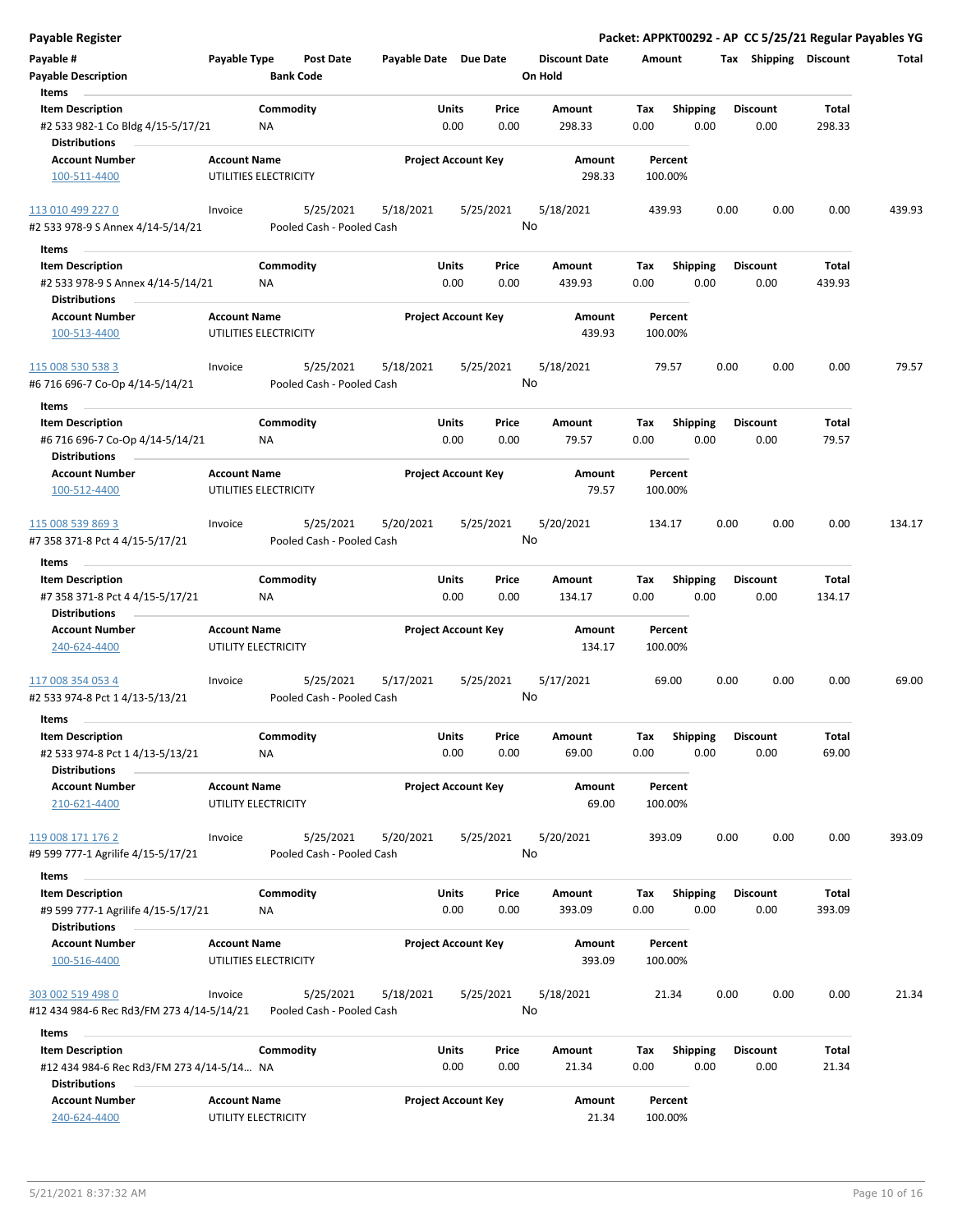| <b>Payable Register</b>                                                                 |                                             |                                        |                       |                                |                                 | Packet: APPKT00292 - AP CC 5/25/21 Regular Payables YG |      |                         |                      |          |
|-----------------------------------------------------------------------------------------|---------------------------------------------|----------------------------------------|-----------------------|--------------------------------|---------------------------------|--------------------------------------------------------|------|-------------------------|----------------------|----------|
| Payable #<br><b>Payable Description</b>                                                 | Payable Type                                | <b>Post Date</b><br><b>Bank Code</b>   | Payable Date Due Date |                                | <b>Discount Date</b><br>On Hold | Amount                                                 |      | Tax Shipping Discount   |                      | Total    |
| 303 002 519 499 8<br>#12 434 985-3 1369 Hwy 56 4/14-5/14/21                             | Invoice                                     | 5/25/2021<br>Pooled Cash - Pooled Cash | 5/18/2021             | 5/25/2021                      | 5/18/2021<br>No                 | 70.18                                                  | 0.00 | 0.00                    | 0.00                 | 70.18    |
| Items<br><b>Item Description</b><br>#12 434 985-3 1369 Hwy 56 4/14-5/14/21              |                                             | Commodity<br>ΝA                        |                       | Units<br>Price<br>0.00<br>0.00 | Amount<br>70.18                 | <b>Shipping</b><br>Tax<br>0.00<br>0.00                 |      | <b>Discount</b><br>0.00 | Total<br>70.18       |          |
| <b>Distributions</b><br><b>Account Number</b>                                           | <b>Account Name</b>                         |                                        |                       | <b>Project Account Key</b>     | Amount                          | Percent                                                |      |                         |                      |          |
| 240-624-4400                                                                            |                                             | UTILITY ELECTRICITY                    |                       |                                | 70.18                           | 100.00%                                                |      |                         |                      |          |
| 303 002 519 500 3<br>#12 832 845-7 200 E 1st 4/14-5/14/21                               | Invoice                                     | 5/25/2021<br>Pooled Cash - Pooled Cash | 5/18/2021             | 5/25/2021                      | 5/18/2021<br>No                 | 368.09                                                 | 0.00 | 0.00                    | 0.00                 | 368.09   |
| Items                                                                                   |                                             |                                        |                       |                                |                                 |                                                        |      |                         |                      |          |
| <b>Item Description</b><br>#12 832 845-7 200 E 1st 4/14-5/14/21<br><b>Distributions</b> |                                             | Commodity<br>NA                        |                       | Units<br>Price<br>0.00<br>0.00 | Amount<br>368.09                | Shipping<br>Tax<br>0.00<br>0.00                        |      | <b>Discount</b><br>0.00 | Total<br>368.09      |          |
| <b>Account Number</b><br>100-518-4400                                                   | <b>Account Name</b>                         | UTILITIES ELECTRICITY                  |                       | <b>Project Account Key</b>     | Amount<br>368.09                | Percent<br>100.00%                                     |      |                         |                      |          |
| 304 000 967 177 0<br>#15 119 264-8 Turner 4/15-5/17/21                                  | Invoice                                     | 5/25/2021<br>Pooled Cash - Pooled Cash | 5/20/2021             | 5/25/2021                      | 5/20/2021<br>No                 | 317.25                                                 | 0.00 | 0.00                    | 0.00                 | 317.25   |
| Items                                                                                   |                                             |                                        |                       |                                |                                 |                                                        |      |                         |                      |          |
| <b>Item Description</b><br>#15 119 264-8 Turner 4/15-5/17/21<br><b>Distributions</b>    |                                             | Commodity<br>ΝA                        |                       | Units<br>Price<br>0.00<br>0.00 | Amount<br>317.25                | Tax<br><b>Shipping</b><br>0.00<br>0.00                 |      | <b>Discount</b><br>0.00 | Total<br>317.25      |          |
| <b>Account Number</b><br>100-518-4400                                                   | <b>Account Name</b>                         | UTILITIES ELECTRICITY                  |                       | <b>Project Account Key</b>     | Amount<br>317.25                | Percent<br>100.00%                                     |      |                         |                      |          |
| <b>Vendor:</b> 00817 - SMITH, THOMAS SCOTT                                              |                                             |                                        |                       |                                |                                 |                                                        |      |                         | <b>Vendor Total:</b> | 1,897.65 |
| <b>INV0001985</b><br>49915 Simpson Co Ct@Law                                            | Invoice                                     | 5/25/2021<br>Pooled Cash - Pooled Cash | 5/12/2021             | 5/12/2021                      | 5/12/2021<br>No                 | 300.00                                                 | 0.00 | 0.00                    | 0.00                 | 300.00   |
| Items<br><b>Item Description</b><br>49915 Simpson Co Ct@Law                             |                                             | Commodity<br>NA                        |                       | Units<br>Price<br>0.00<br>0.00 | Amount<br>300.00                | Tax<br><b>Shipping</b><br>0.00<br>0.00                 |      | <b>Discount</b><br>0.00 | Total<br>300.00      |          |
| <b>Distributions</b>                                                                    |                                             |                                        |                       |                                |                                 |                                                        |      |                         |                      |          |
| <b>Account Number</b><br>100-410-4240                                                   | <b>Account Name</b>                         | <b>INDIGENT ATTORNEY FEES</b>          |                       | <b>Project Account Key</b>     | Amount<br>300.00                | Percent<br>100.00%                                     |      |                         |                      |          |
| <b>INV0002007</b><br>CR-20-27821 Williams Dst Ct                                        | Invoice                                     | 5/25/2021<br>Pooled Cash - Pooled Cash | 4/23/2021             | 5/25/2021                      | 4/23/2021<br>No                 | 1,597.65                                               | 0.00 | 0.00                    | 0.00                 | 1,597.65 |
| Items                                                                                   |                                             |                                        |                       |                                |                                 |                                                        |      |                         |                      |          |
| <b>Item Description</b><br>CR-20-27821 Williams Dst Ct<br><b>Distributions</b>          |                                             | Commodity<br>NA                        |                       | Units<br>Price<br>0.00<br>0.00 | Amount<br>1,597.65              | <b>Shipping</b><br>Tax<br>0.00<br>0.00                 |      | <b>Discount</b><br>0.00 | Total<br>1,597.65    |          |
| <b>Account Number</b><br>100-435-4370                                                   | <b>Account Name</b><br><b>ATTORNEY FEES</b> |                                        |                       | <b>Project Account Key</b>     | Amount<br>1,597.65              | Percent<br>100.00%                                     |      |                         |                      |          |
| Vendor: 00801 - SOLOMON, AMANDA                                                         |                                             |                                        |                       |                                |                                 |                                                        |      |                         | <b>Vendor Total:</b> | 6,070.50 |
| INV0001992<br>FA-20-44707 Reed Dst Ct                                                   | Invoice                                     | 5/25/2021<br>Pooled Cash - Pooled Cash | 4/30/2021             | 5/25/2021                      | 4/30/2021<br>No                 | 1,216.00                                               | 0.00 | 0.00                    | 0.00                 | 1,216.00 |
| Items                                                                                   |                                             |                                        |                       |                                |                                 |                                                        |      |                         |                      |          |
| <b>Item Description</b><br>FA-20-44707 Reed Dst Ct<br><b>Distributions</b>              |                                             | Commodity<br>ΝA                        |                       | Units<br>Price<br>0.00<br>0.00 | Amount<br>1,216.00              | <b>Shipping</b><br>Tax<br>0.00<br>0.00                 |      | <b>Discount</b><br>0.00 | Total<br>1,216.00    |          |
| <b>Account Number</b><br>100-435-4360                                                   | <b>Account Name</b>                         | ATTORNEY FEES- CPS CASES               |                       | <b>Project Account Key</b>     | Amount<br>1,216.00              | Percent<br>100.00%                                     |      |                         |                      |          |
| INV0001994<br>FA-20-44897 AR Dst Ct                                                     | Invoice                                     | 5/25/2021<br>Pooled Cash - Pooled Cash | 5/7/2021              | 5/25/2021                      | 5/7/2021<br>No                  | 940.50                                                 | 0.00 | 0.00                    | 0.00                 | 940.50   |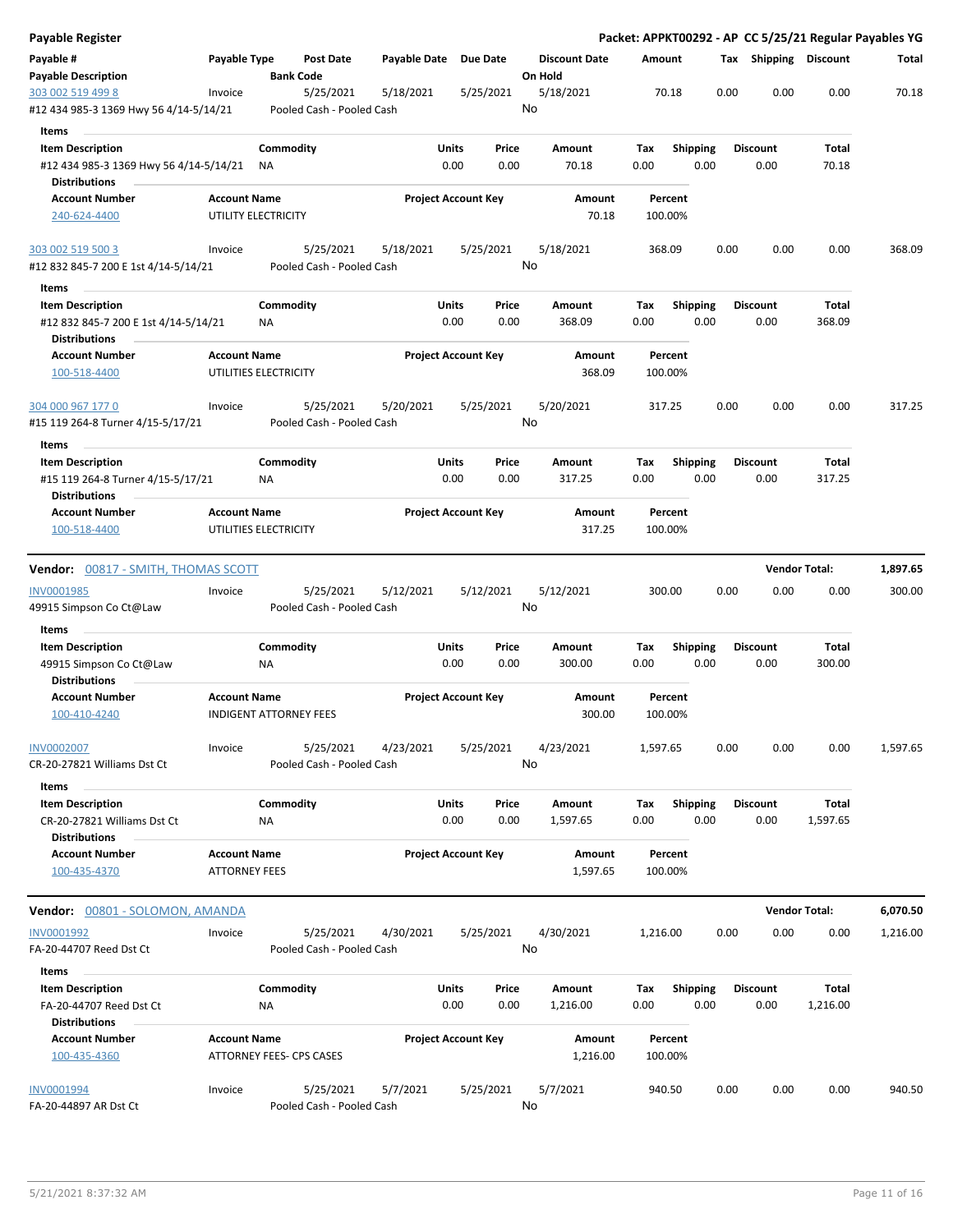| Payable #<br><b>Payable Description</b><br>Items                         | Payable Type                       | Post Date<br><b>Bank Code</b> | Payable Date Due Date |                                | <b>Discount Date</b><br>On Hold | Amount             |                         |      | Tax Shipping Discount   |                      | Total    |
|--------------------------------------------------------------------------|------------------------------------|-------------------------------|-----------------------|--------------------------------|---------------------------------|--------------------|-------------------------|------|-------------------------|----------------------|----------|
| <b>Item Description</b><br>FA-20-44897 AR Dst Ct<br><b>Distributions</b> | NA                                 | Commodity                     |                       | Units<br>Price<br>0.00<br>0.00 | Amount<br>940.50                | Tax<br>0.00        | <b>Shipping</b><br>0.00 |      | <b>Discount</b><br>0.00 | Total<br>940.50      |          |
| <b>Account Number</b><br>100-435-4360                                    | <b>Account Name</b>                | ATTORNEY FEES- CPS CASES      |                       | <b>Project Account Key</b>     | Amount<br>940.50                | Percent<br>100.00% |                         |      |                         |                      |          |
| <b>INV0002010</b>                                                        | Invoice                            | 5/25/2021                     | 5/14/2021             | 5/25/2021                      | 5/14/2021                       | 3,914.00           |                         | 0.00 | 0.00                    | 0.00                 | 3,914.00 |
| FA-20-44560 Burris Dst Ct                                                |                                    | Pooled Cash - Pooled Cash     |                       |                                | No                              |                    |                         |      |                         |                      |          |
| Items                                                                    |                                    |                               |                       |                                |                                 |                    |                         |      |                         |                      |          |
| <b>Item Description</b>                                                  |                                    | Commodity                     |                       | Units<br>Price                 | Amount                          | Тах                | <b>Shipping</b>         |      | <b>Discount</b>         | Total                |          |
| FA-20-44560 Burris Dst Ct<br><b>Distributions</b>                        | ΝA                                 |                               |                       | 0.00<br>0.00                   | 3,914.00                        | 0.00               | 0.00                    |      | 0.00                    | 3,914.00             |          |
| <b>Account Number</b>                                                    | <b>Account Name</b>                |                               |                       | <b>Project Account Key</b>     | Amount                          | Percent            |                         |      |                         |                      |          |
| 100-435-4360                                                             |                                    | ATTORNEY FEES- CPS CASES      |                       |                                | 3,914.00                        | 100.00%            |                         |      |                         |                      |          |
| Vendor: 00707 - SPARKLIGHT                                               |                                    |                               |                       |                                |                                 |                    |                         |      |                         | <b>Vendor Total:</b> | 1,833.98 |
| INV0001982                                                               | Invoice                            | 5/25/2021                     | 5/17/2021             | 5/25/2021                      | 5/17/2021                       | 1,833.98           |                         | 0.00 | 0.00                    | 0.00                 | 1,833.98 |
| Internet service                                                         |                                    | Pooled Cash - Pooled Cash     |                       |                                | No                              |                    |                         |      |                         |                      |          |
| Items                                                                    |                                    |                               |                       |                                |                                 |                    |                         |      |                         |                      |          |
| <b>Item Description</b>                                                  |                                    | Commodity                     |                       | Units<br>Price                 | Amount                          | Tax                | Shipping                |      | <b>Discount</b>         | Total                |          |
| Internet service                                                         | NA                                 |                               |                       | 0.00<br>0.00                   | 1,833.98                        | 0.00               | 0.00                    |      | 0.00                    | 1,833.98             |          |
| <b>Distributions</b>                                                     |                                    |                               |                       |                                |                                 |                    |                         |      |                         |                      |          |
| <b>Account Number</b>                                                    | <b>Account Name</b>                |                               |                       | <b>Project Account Key</b>     | Amount                          | Percent            |                         |      |                         |                      |          |
| 100-518-4210                                                             | <b>INTERNET</b>                    |                               |                       |                                | 231.43                          | 12.62%             |                         |      |                         |                      |          |
| 100-665-4210                                                             | <b>INTERNET</b>                    |                               |                       |                                | 64.99                           | 3.54%              |                         |      |                         |                      |          |
| 100-513-4210                                                             | <b>INTERNET</b>                    |                               |                       |                                | 231.43                          | 12.62%             |                         |      |                         |                      |          |
| 100-518-4210                                                             | <b>INTERNET</b>                    |                               |                       |                                | 443.93                          | 24.21%             |                         |      |                         |                      |          |
| 100-518-4210                                                             | <b>INTERNET</b>                    |                               |                       |                                | 139.39                          | 7.60%              |                         |      |                         |                      |          |
| 100-518-4210                                                             | <b>INTERNET</b>                    |                               |                       |                                | 231.43                          | 12.62%             |                         |      |                         |                      |          |
| 100-645-4210                                                             | <b>INTERNET</b>                    |                               |                       |                                | 93.94                           | 5.12%              |                         |      |                         |                      |          |
| 100-514-4210                                                             | <b>INTERNET</b><br><b>INTERNET</b> |                               |                       |                                | 82.69<br>93.94                  | 4.51%<br>5.12%     |                         |      |                         |                      |          |
| 240-624-4210<br>100-560-4210                                             | <b>INTERNET SERVICE</b>            |                               |                       |                                | 220.81                          | 12.04%             |                         |      |                         |                      |          |
| Vendor: 00606 - SUSAN E. CARTER ATTORNEY AT LAW                          |                                    |                               |                       |                                |                                 |                    |                         |      |                         | <b>Vendor Total:</b> | 600.00   |
|                                                                          |                                    |                               |                       |                                |                                 |                    |                         |      |                         |                      |          |
| INV0001983                                                               | Invoice                            | 5/25/2021                     | 5/12/2021             | 5/25/2021                      | 5/12/2021                       | 300.00             |                         | 0.00 | 0.00                    | 0.00                 | 300.00   |
| 50637 Nyland Co Ct@Law                                                   |                                    | Pooled Cash - Pooled Cash     |                       |                                | No                              |                    |                         |      |                         |                      |          |
| Items                                                                    |                                    |                               |                       |                                |                                 |                    |                         |      |                         |                      |          |
| <b>Item Description</b>                                                  |                                    | Commodity                     |                       | Units<br>Price                 | Amount                          | Tax                | Shipping                |      | <b>Discount</b>         | Total                |          |
| 50637 Nyland Co Ct@Law                                                   | <b>NA</b>                          |                               |                       | 0.00<br>0.00                   | 300.00                          | 0.00               | 0.00                    |      | 0.00                    | 300.00               |          |
| <b>Distributions</b><br><b>Account Number</b>                            | <b>Account Name</b>                |                               |                       | <b>Project Account Key</b>     | Amount                          | Percent            |                         |      |                         |                      |          |
| 100-410-4240                                                             |                                    | <b>INDIGENT ATTORNEY FEES</b> |                       |                                | 300.00                          | 100.00%            |                         |      |                         |                      |          |
| INV0001984                                                               | Invoice                            | 5/25/2021                     | 5/12/2021             | 5/25/2021                      | 5/12/2021                       | 300.00             |                         | 0.00 | 0.00                    | 0.00                 | 300.00   |
| 50518 Hasten Co Ct@Law                                                   |                                    | Pooled Cash - Pooled Cash     |                       |                                | No                              |                    |                         |      |                         |                      |          |
| Items                                                                    |                                    |                               |                       |                                |                                 |                    |                         |      |                         |                      |          |
| <b>Item Description</b>                                                  |                                    | Commodity                     |                       | Units<br>Price                 | Amount                          | Tax                | <b>Shipping</b>         |      | <b>Discount</b>         | Total                |          |
| 50518 Hasten Co Ct@Law<br><b>Distributions</b>                           | ΝA                                 |                               |                       | 0.00<br>0.00                   | 300.00                          | 0.00               | 0.00                    |      | 0.00                    | 300.00               |          |
| <b>Account Number</b>                                                    | <b>Account Name</b>                |                               |                       | <b>Project Account Key</b>     | Amount                          | Percent            |                         |      |                         |                      |          |
| 100-410-4240                                                             |                                    | <b>INDIGENT ATTORNEY FEES</b> |                       |                                | 300.00                          | 100.00%            |                         |      |                         |                      |          |
| <b>Vendor:</b> 00767 - TEXAS DEPT. OF STATE HEALTH SERVICE               |                                    |                               |                       |                                |                                 |                    |                         |      |                         | <b>Vendor Total:</b> | 177.51   |
| 2013499                                                                  | Invoice                            | 5/25/2021                     | 5/3/2021              | 5/25/2021                      | 5/3/2021                        | 177.51             |                         | 0.00 | 0.00                    | 0.00                 | 177.51   |
| April 2021 Remote birth access                                           |                                    | Pooled Cash - Pooled Cash     |                       |                                | No                              |                    |                         |      |                         |                      |          |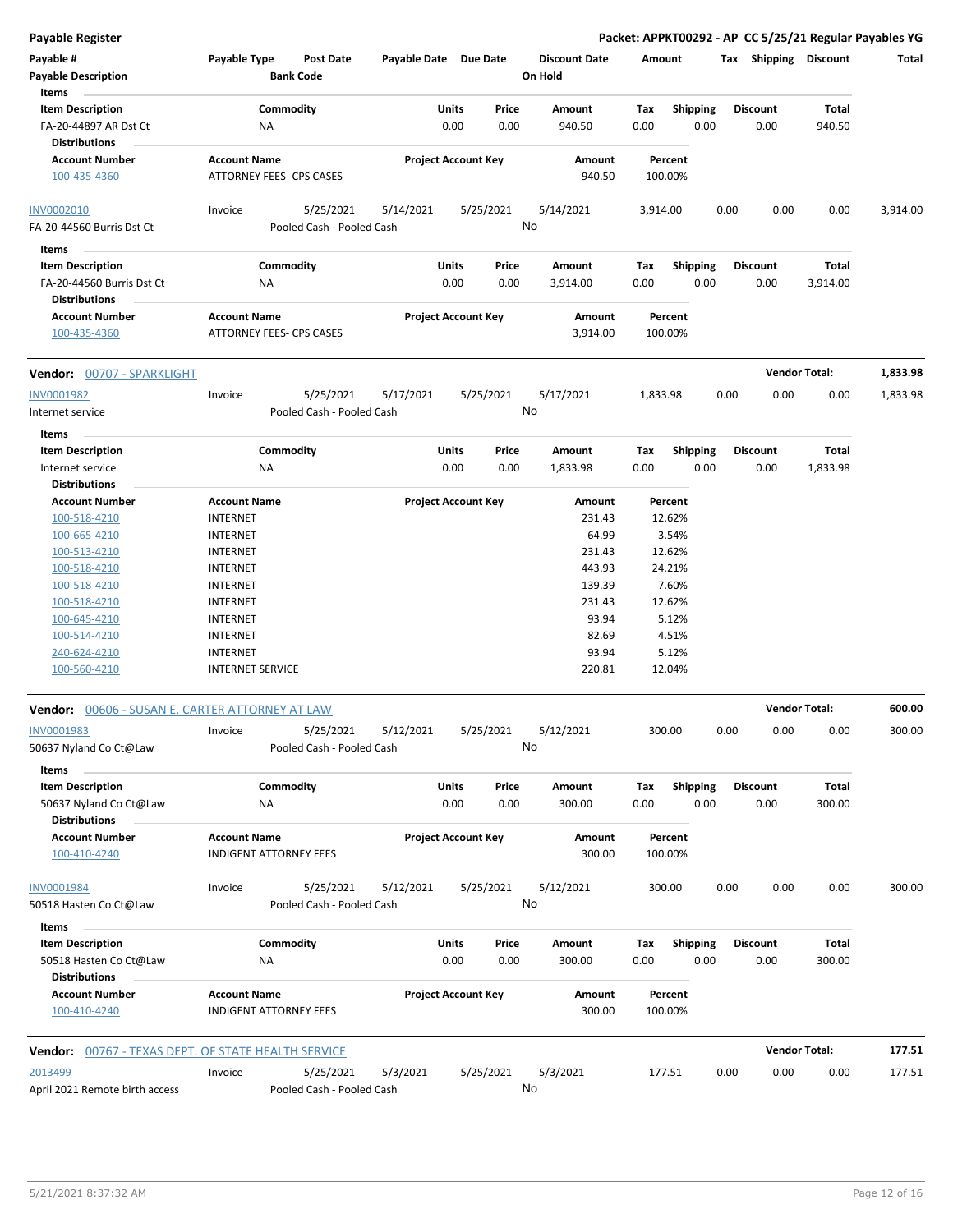| Payable Type<br>Payable Date Due Date<br><b>Discount Date</b><br>Tax Shipping Discount<br><b>Post Date</b><br>Amount<br>Total<br><b>Bank Code</b><br>On Hold<br><b>Items</b><br><b>Item Description</b><br>Commodity<br>Units<br><b>Shipping</b><br>Price<br>Amount<br>Tax<br><b>Discount</b><br>Total<br>0.00<br>0.00<br>0.00<br>0.00<br>177.51<br>April 2021 Remote birth access<br><b>NA</b><br>177.51<br>0.00<br><b>Distributions</b><br><b>Account Number</b><br><b>Project Account Key</b><br><b>Account Name</b><br>Amount<br>Percent<br>100-409-4890<br><b>COURT COSTS/ARREST FEES</b><br>177.51<br>100.00%<br><b>Vendor Total:</b><br>1,560.19<br><b>Vendor: 00265 - TEXHOMA LIMESTONE, INC.</b><br>5/25/2021<br>5/17/2021<br>5/25/2021<br>5/17/2021<br>1,560.19<br>0.00<br>0.00<br>0.00<br>1,560.19<br>Invoice<br>No<br>Pooled Cash - Pooled Cash<br>Pct 4 Rock & Gravel-hauling 5/10-15/21<br>Items<br>Commodity<br><b>Item Description</b><br><b>Units</b><br>Price<br><b>Amount</b><br><b>Shipping</b><br><b>Discount</b><br><b>Total</b><br>Tax<br>0.00<br>Pct 4 Rock & Gravel-hauling 5/10-15/21<br>0.00<br>1,560.19<br>0.00<br>0.00<br>0.00<br>1,560.19<br>ΝA<br><b>Distributions</b><br><b>Account Number</b><br><b>Account Name</b><br><b>Project Account Key</b><br>Amount<br>Percent<br>240-624-3410<br>R&B MAT. ROCK & GRAVEL<br>1,560.19<br>100.00%<br><b>Vendor Total:</b><br>27.53<br>Vendor: 00160 - TXU ENERGY<br>5/25/2021<br>5/17/2021<br>5/25/2021<br>5/17/2021<br>27.53<br>0.00<br>0.00<br>0.00<br>27.53<br>Invoice<br>No<br>#900011583831 S Annex 4/14-5/13/21<br>Pooled Cash - Pooled Cash<br><b>Items</b><br>Commodity<br><b>Item Description</b><br>Units<br>Price<br><b>Shipping</b><br><b>Discount</b><br>Total<br>Amount<br>Tax<br>0.00<br>0.00<br>27.53<br>0.00<br>0.00<br>0.00<br>27.53<br>#900011583831 S Annex 4/14-5/13/21<br><b>NA</b><br><b>Distributions</b><br><b>Account Number</b><br><b>Account Name</b><br><b>Project Account Key</b><br><b>Amount</b><br>Percent<br>100-513-4400<br>UTILITIES ELECTRICITY<br>27.53<br>100.00%<br><b>Vendor Total:</b><br>110.31<br><b>Vendor:</b> 00077 - WOLFE, TIDWELL & MCCOY, LLP<br>5/25/2021<br>5/17/2021<br>5/25/2021<br>5/17/2021<br>110.31<br>0.00<br>0.00<br>2741<br>Invoice<br>0.00<br>110.31<br>No<br>Pooled Cash - Pooled Cash<br>Legal fees April 2021<br>Items<br><b>Item Description</b><br>Commodity<br>Units<br>Price<br>Amount<br>Tax<br><b>Shipping</b><br><b>Discount</b><br>Total<br>0.00<br>0.00<br>110.31<br>0.00<br>0.00<br>0.00<br>110.31<br>Legal fees April 2021<br>ΝA<br><b>Distributions</b><br><b>Account Number</b><br><b>Account Name</b><br><b>Project Account Key</b><br>Amount<br>Percent<br>100-409-4000<br><b>LEGAL FEES</b><br>110.31<br>100.00% | <b>Payable Register</b>                 |  |  |  |  |  | Packet: APPKT00292 - AP CC 5/25/21 Regular Payables YG |  |
|----------------------------------------------------------------------------------------------------------------------------------------------------------------------------------------------------------------------------------------------------------------------------------------------------------------------------------------------------------------------------------------------------------------------------------------------------------------------------------------------------------------------------------------------------------------------------------------------------------------------------------------------------------------------------------------------------------------------------------------------------------------------------------------------------------------------------------------------------------------------------------------------------------------------------------------------------------------------------------------------------------------------------------------------------------------------------------------------------------------------------------------------------------------------------------------------------------------------------------------------------------------------------------------------------------------------------------------------------------------------------------------------------------------------------------------------------------------------------------------------------------------------------------------------------------------------------------------------------------------------------------------------------------------------------------------------------------------------------------------------------------------------------------------------------------------------------------------------------------------------------------------------------------------------------------------------------------------------------------------------------------------------------------------------------------------------------------------------------------------------------------------------------------------------------------------------------------------------------------------------------------------------------------------------------------------------------------------------------------------------------------------------------------------------------------------------------------------------------------------------------------------------------------------------------------------------------------------------------------------------------------------------------------------------------------------------------------------------------------------------------------------------------|-----------------------------------------|--|--|--|--|--|--------------------------------------------------------|--|
|                                                                                                                                                                                                                                                                                                                                                                                                                                                                                                                                                                                                                                                                                                                                                                                                                                                                                                                                                                                                                                                                                                                                                                                                                                                                                                                                                                                                                                                                                                                                                                                                                                                                                                                                                                                                                                                                                                                                                                                                                                                                                                                                                                                                                                                                                                                                                                                                                                                                                                                                                                                                                                                                                                                                                                            | Payable #<br><b>Payable Description</b> |  |  |  |  |  |                                                        |  |
|                                                                                                                                                                                                                                                                                                                                                                                                                                                                                                                                                                                                                                                                                                                                                                                                                                                                                                                                                                                                                                                                                                                                                                                                                                                                                                                                                                                                                                                                                                                                                                                                                                                                                                                                                                                                                                                                                                                                                                                                                                                                                                                                                                                                                                                                                                                                                                                                                                                                                                                                                                                                                                                                                                                                                                            |                                         |  |  |  |  |  |                                                        |  |
|                                                                                                                                                                                                                                                                                                                                                                                                                                                                                                                                                                                                                                                                                                                                                                                                                                                                                                                                                                                                                                                                                                                                                                                                                                                                                                                                                                                                                                                                                                                                                                                                                                                                                                                                                                                                                                                                                                                                                                                                                                                                                                                                                                                                                                                                                                                                                                                                                                                                                                                                                                                                                                                                                                                                                                            |                                         |  |  |  |  |  |                                                        |  |
|                                                                                                                                                                                                                                                                                                                                                                                                                                                                                                                                                                                                                                                                                                                                                                                                                                                                                                                                                                                                                                                                                                                                                                                                                                                                                                                                                                                                                                                                                                                                                                                                                                                                                                                                                                                                                                                                                                                                                                                                                                                                                                                                                                                                                                                                                                                                                                                                                                                                                                                                                                                                                                                                                                                                                                            |                                         |  |  |  |  |  |                                                        |  |
|                                                                                                                                                                                                                                                                                                                                                                                                                                                                                                                                                                                                                                                                                                                                                                                                                                                                                                                                                                                                                                                                                                                                                                                                                                                                                                                                                                                                                                                                                                                                                                                                                                                                                                                                                                                                                                                                                                                                                                                                                                                                                                                                                                                                                                                                                                                                                                                                                                                                                                                                                                                                                                                                                                                                                                            |                                         |  |  |  |  |  |                                                        |  |
|                                                                                                                                                                                                                                                                                                                                                                                                                                                                                                                                                                                                                                                                                                                                                                                                                                                                                                                                                                                                                                                                                                                                                                                                                                                                                                                                                                                                                                                                                                                                                                                                                                                                                                                                                                                                                                                                                                                                                                                                                                                                                                                                                                                                                                                                                                                                                                                                                                                                                                                                                                                                                                                                                                                                                                            | 8412                                    |  |  |  |  |  |                                                        |  |
|                                                                                                                                                                                                                                                                                                                                                                                                                                                                                                                                                                                                                                                                                                                                                                                                                                                                                                                                                                                                                                                                                                                                                                                                                                                                                                                                                                                                                                                                                                                                                                                                                                                                                                                                                                                                                                                                                                                                                                                                                                                                                                                                                                                                                                                                                                                                                                                                                                                                                                                                                                                                                                                                                                                                                                            |                                         |  |  |  |  |  |                                                        |  |
|                                                                                                                                                                                                                                                                                                                                                                                                                                                                                                                                                                                                                                                                                                                                                                                                                                                                                                                                                                                                                                                                                                                                                                                                                                                                                                                                                                                                                                                                                                                                                                                                                                                                                                                                                                                                                                                                                                                                                                                                                                                                                                                                                                                                                                                                                                                                                                                                                                                                                                                                                                                                                                                                                                                                                                            |                                         |  |  |  |  |  |                                                        |  |
|                                                                                                                                                                                                                                                                                                                                                                                                                                                                                                                                                                                                                                                                                                                                                                                                                                                                                                                                                                                                                                                                                                                                                                                                                                                                                                                                                                                                                                                                                                                                                                                                                                                                                                                                                                                                                                                                                                                                                                                                                                                                                                                                                                                                                                                                                                                                                                                                                                                                                                                                                                                                                                                                                                                                                                            |                                         |  |  |  |  |  |                                                        |  |
|                                                                                                                                                                                                                                                                                                                                                                                                                                                                                                                                                                                                                                                                                                                                                                                                                                                                                                                                                                                                                                                                                                                                                                                                                                                                                                                                                                                                                                                                                                                                                                                                                                                                                                                                                                                                                                                                                                                                                                                                                                                                                                                                                                                                                                                                                                                                                                                                                                                                                                                                                                                                                                                                                                                                                                            |                                         |  |  |  |  |  |                                                        |  |
|                                                                                                                                                                                                                                                                                                                                                                                                                                                                                                                                                                                                                                                                                                                                                                                                                                                                                                                                                                                                                                                                                                                                                                                                                                                                                                                                                                                                                                                                                                                                                                                                                                                                                                                                                                                                                                                                                                                                                                                                                                                                                                                                                                                                                                                                                                                                                                                                                                                                                                                                                                                                                                                                                                                                                                            |                                         |  |  |  |  |  |                                                        |  |
|                                                                                                                                                                                                                                                                                                                                                                                                                                                                                                                                                                                                                                                                                                                                                                                                                                                                                                                                                                                                                                                                                                                                                                                                                                                                                                                                                                                                                                                                                                                                                                                                                                                                                                                                                                                                                                                                                                                                                                                                                                                                                                                                                                                                                                                                                                                                                                                                                                                                                                                                                                                                                                                                                                                                                                            |                                         |  |  |  |  |  |                                                        |  |
|                                                                                                                                                                                                                                                                                                                                                                                                                                                                                                                                                                                                                                                                                                                                                                                                                                                                                                                                                                                                                                                                                                                                                                                                                                                                                                                                                                                                                                                                                                                                                                                                                                                                                                                                                                                                                                                                                                                                                                                                                                                                                                                                                                                                                                                                                                                                                                                                                                                                                                                                                                                                                                                                                                                                                                            |                                         |  |  |  |  |  |                                                        |  |
|                                                                                                                                                                                                                                                                                                                                                                                                                                                                                                                                                                                                                                                                                                                                                                                                                                                                                                                                                                                                                                                                                                                                                                                                                                                                                                                                                                                                                                                                                                                                                                                                                                                                                                                                                                                                                                                                                                                                                                                                                                                                                                                                                                                                                                                                                                                                                                                                                                                                                                                                                                                                                                                                                                                                                                            |                                         |  |  |  |  |  |                                                        |  |
|                                                                                                                                                                                                                                                                                                                                                                                                                                                                                                                                                                                                                                                                                                                                                                                                                                                                                                                                                                                                                                                                                                                                                                                                                                                                                                                                                                                                                                                                                                                                                                                                                                                                                                                                                                                                                                                                                                                                                                                                                                                                                                                                                                                                                                                                                                                                                                                                                                                                                                                                                                                                                                                                                                                                                                            | 056027441846                            |  |  |  |  |  |                                                        |  |
|                                                                                                                                                                                                                                                                                                                                                                                                                                                                                                                                                                                                                                                                                                                                                                                                                                                                                                                                                                                                                                                                                                                                                                                                                                                                                                                                                                                                                                                                                                                                                                                                                                                                                                                                                                                                                                                                                                                                                                                                                                                                                                                                                                                                                                                                                                                                                                                                                                                                                                                                                                                                                                                                                                                                                                            |                                         |  |  |  |  |  |                                                        |  |
|                                                                                                                                                                                                                                                                                                                                                                                                                                                                                                                                                                                                                                                                                                                                                                                                                                                                                                                                                                                                                                                                                                                                                                                                                                                                                                                                                                                                                                                                                                                                                                                                                                                                                                                                                                                                                                                                                                                                                                                                                                                                                                                                                                                                                                                                                                                                                                                                                                                                                                                                                                                                                                                                                                                                                                            |                                         |  |  |  |  |  |                                                        |  |
|                                                                                                                                                                                                                                                                                                                                                                                                                                                                                                                                                                                                                                                                                                                                                                                                                                                                                                                                                                                                                                                                                                                                                                                                                                                                                                                                                                                                                                                                                                                                                                                                                                                                                                                                                                                                                                                                                                                                                                                                                                                                                                                                                                                                                                                                                                                                                                                                                                                                                                                                                                                                                                                                                                                                                                            |                                         |  |  |  |  |  |                                                        |  |
|                                                                                                                                                                                                                                                                                                                                                                                                                                                                                                                                                                                                                                                                                                                                                                                                                                                                                                                                                                                                                                                                                                                                                                                                                                                                                                                                                                                                                                                                                                                                                                                                                                                                                                                                                                                                                                                                                                                                                                                                                                                                                                                                                                                                                                                                                                                                                                                                                                                                                                                                                                                                                                                                                                                                                                            |                                         |  |  |  |  |  |                                                        |  |
|                                                                                                                                                                                                                                                                                                                                                                                                                                                                                                                                                                                                                                                                                                                                                                                                                                                                                                                                                                                                                                                                                                                                                                                                                                                                                                                                                                                                                                                                                                                                                                                                                                                                                                                                                                                                                                                                                                                                                                                                                                                                                                                                                                                                                                                                                                                                                                                                                                                                                                                                                                                                                                                                                                                                                                            |                                         |  |  |  |  |  |                                                        |  |
|                                                                                                                                                                                                                                                                                                                                                                                                                                                                                                                                                                                                                                                                                                                                                                                                                                                                                                                                                                                                                                                                                                                                                                                                                                                                                                                                                                                                                                                                                                                                                                                                                                                                                                                                                                                                                                                                                                                                                                                                                                                                                                                                                                                                                                                                                                                                                                                                                                                                                                                                                                                                                                                                                                                                                                            |                                         |  |  |  |  |  |                                                        |  |
|                                                                                                                                                                                                                                                                                                                                                                                                                                                                                                                                                                                                                                                                                                                                                                                                                                                                                                                                                                                                                                                                                                                                                                                                                                                                                                                                                                                                                                                                                                                                                                                                                                                                                                                                                                                                                                                                                                                                                                                                                                                                                                                                                                                                                                                                                                                                                                                                                                                                                                                                                                                                                                                                                                                                                                            |                                         |  |  |  |  |  |                                                        |  |
|                                                                                                                                                                                                                                                                                                                                                                                                                                                                                                                                                                                                                                                                                                                                                                                                                                                                                                                                                                                                                                                                                                                                                                                                                                                                                                                                                                                                                                                                                                                                                                                                                                                                                                                                                                                                                                                                                                                                                                                                                                                                                                                                                                                                                                                                                                                                                                                                                                                                                                                                                                                                                                                                                                                                                                            |                                         |  |  |  |  |  |                                                        |  |
|                                                                                                                                                                                                                                                                                                                                                                                                                                                                                                                                                                                                                                                                                                                                                                                                                                                                                                                                                                                                                                                                                                                                                                                                                                                                                                                                                                                                                                                                                                                                                                                                                                                                                                                                                                                                                                                                                                                                                                                                                                                                                                                                                                                                                                                                                                                                                                                                                                                                                                                                                                                                                                                                                                                                                                            |                                         |  |  |  |  |  |                                                        |  |
|                                                                                                                                                                                                                                                                                                                                                                                                                                                                                                                                                                                                                                                                                                                                                                                                                                                                                                                                                                                                                                                                                                                                                                                                                                                                                                                                                                                                                                                                                                                                                                                                                                                                                                                                                                                                                                                                                                                                                                                                                                                                                                                                                                                                                                                                                                                                                                                                                                                                                                                                                                                                                                                                                                                                                                            |                                         |  |  |  |  |  |                                                        |  |
|                                                                                                                                                                                                                                                                                                                                                                                                                                                                                                                                                                                                                                                                                                                                                                                                                                                                                                                                                                                                                                                                                                                                                                                                                                                                                                                                                                                                                                                                                                                                                                                                                                                                                                                                                                                                                                                                                                                                                                                                                                                                                                                                                                                                                                                                                                                                                                                                                                                                                                                                                                                                                                                                                                                                                                            |                                         |  |  |  |  |  |                                                        |  |
|                                                                                                                                                                                                                                                                                                                                                                                                                                                                                                                                                                                                                                                                                                                                                                                                                                                                                                                                                                                                                                                                                                                                                                                                                                                                                                                                                                                                                                                                                                                                                                                                                                                                                                                                                                                                                                                                                                                                                                                                                                                                                                                                                                                                                                                                                                                                                                                                                                                                                                                                                                                                                                                                                                                                                                            |                                         |  |  |  |  |  |                                                        |  |
|                                                                                                                                                                                                                                                                                                                                                                                                                                                                                                                                                                                                                                                                                                                                                                                                                                                                                                                                                                                                                                                                                                                                                                                                                                                                                                                                                                                                                                                                                                                                                                                                                                                                                                                                                                                                                                                                                                                                                                                                                                                                                                                                                                                                                                                                                                                                                                                                                                                                                                                                                                                                                                                                                                                                                                            |                                         |  |  |  |  |  |                                                        |  |
|                                                                                                                                                                                                                                                                                                                                                                                                                                                                                                                                                                                                                                                                                                                                                                                                                                                                                                                                                                                                                                                                                                                                                                                                                                                                                                                                                                                                                                                                                                                                                                                                                                                                                                                                                                                                                                                                                                                                                                                                                                                                                                                                                                                                                                                                                                                                                                                                                                                                                                                                                                                                                                                                                                                                                                            |                                         |  |  |  |  |  |                                                        |  |
|                                                                                                                                                                                                                                                                                                                                                                                                                                                                                                                                                                                                                                                                                                                                                                                                                                                                                                                                                                                                                                                                                                                                                                                                                                                                                                                                                                                                                                                                                                                                                                                                                                                                                                                                                                                                                                                                                                                                                                                                                                                                                                                                                                                                                                                                                                                                                                                                                                                                                                                                                                                                                                                                                                                                                                            |                                         |  |  |  |  |  |                                                        |  |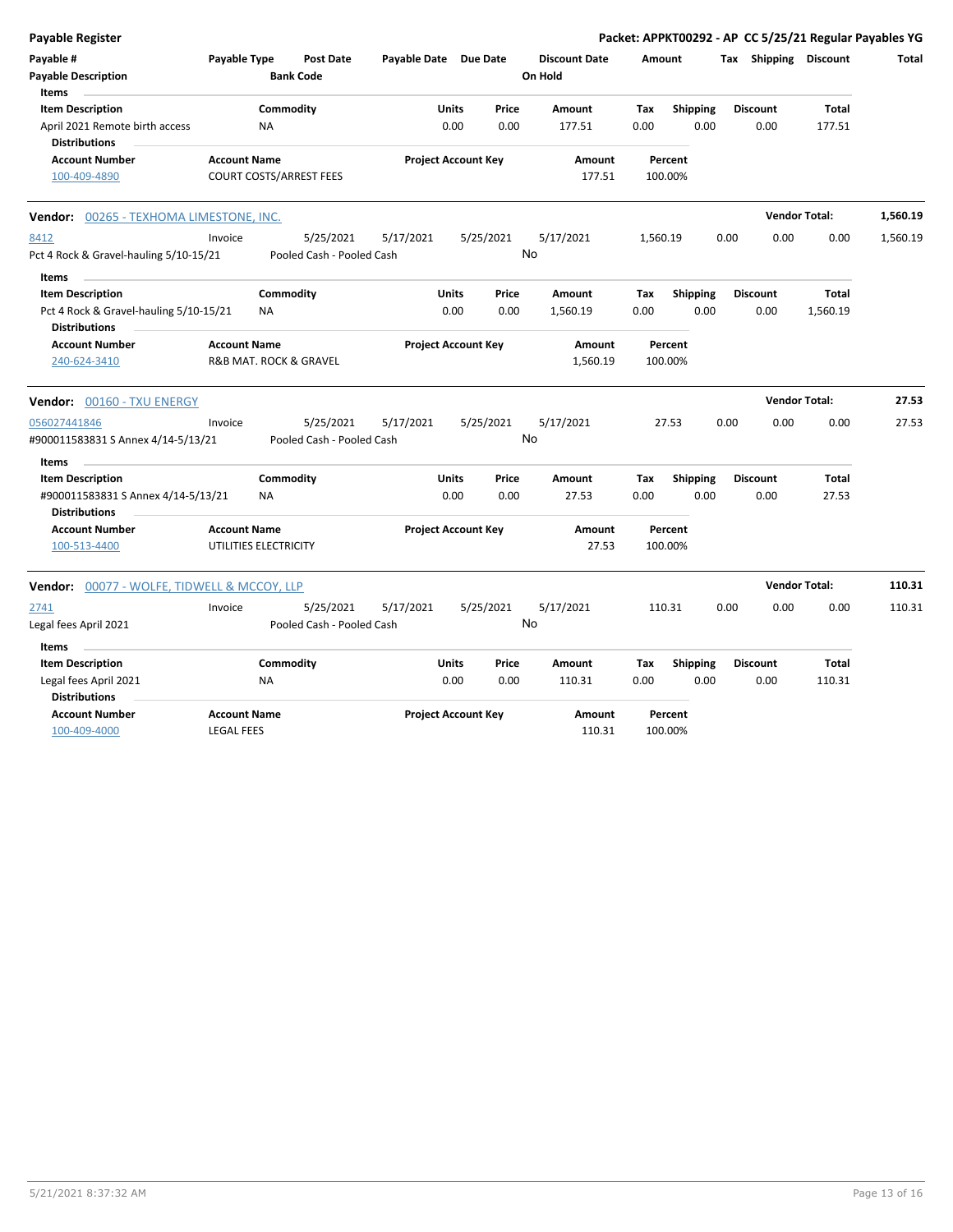## Payable Summary

| Type        | Count               | Gross     | Tax  | <b>Shipping</b> | <b>Discount</b> | Total     | <b>Manual Payment</b> | <b>Balance</b> |
|-------------|---------------------|-----------|------|-----------------|-----------------|-----------|-----------------------|----------------|
| Credit Memo |                     | $-17.50$  | 0.00 | 0.00            | 0.00            | $-17.50$  | 0.00                  | $-17.50$       |
| Invoice     | 73                  | 45.259.91 | 0.00 | 15.00           | 0.00            | 45,274.91 | 0.00                  | 45.274.91      |
|             | <b>Grand Total:</b> | 45.242.41 | 0.00 | 15.00           | 0.00            | 45,257.41 | 0.00                  | 45,257.41      |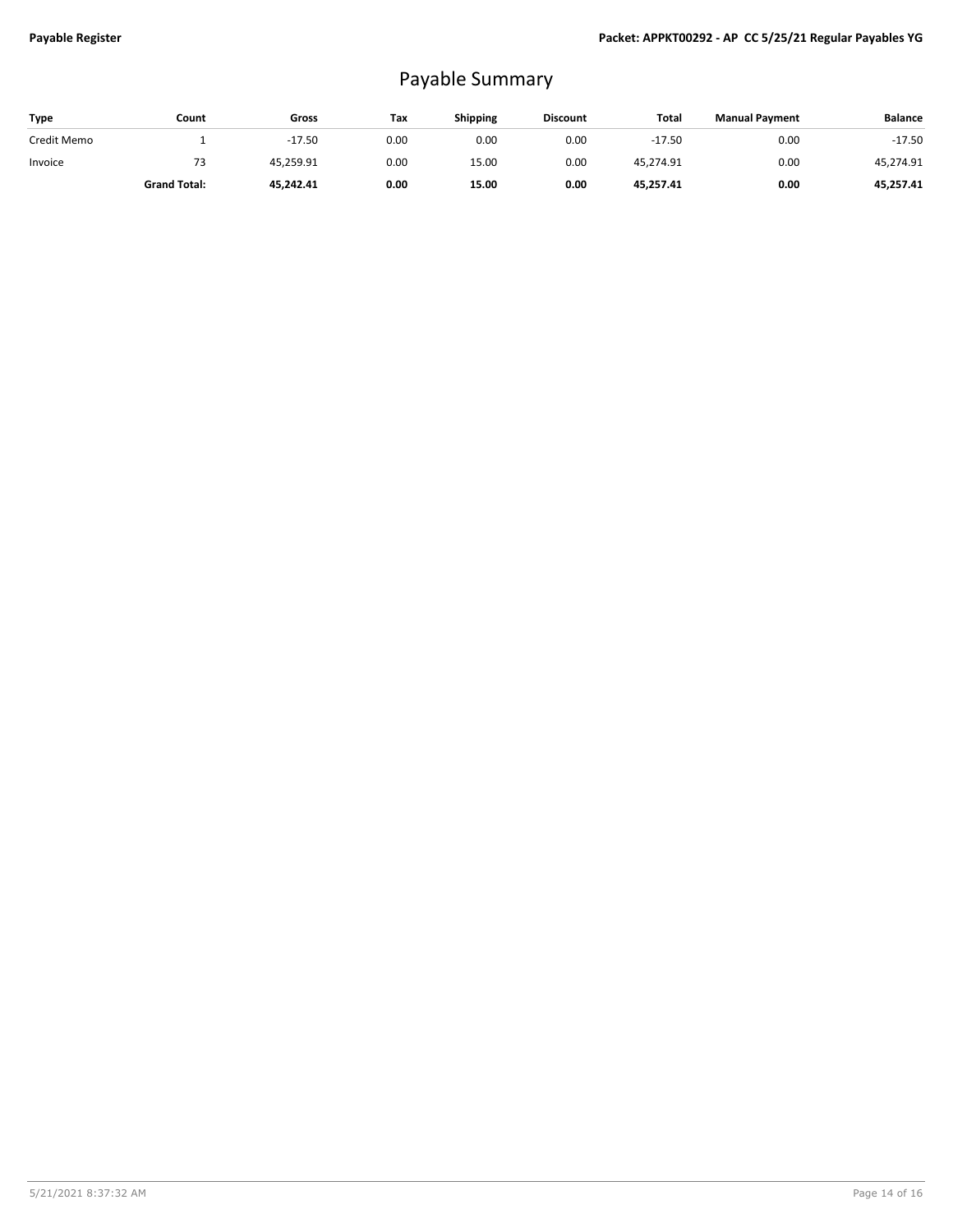## **Account Summary**

| 110.31<br>100-409-4000<br><b>LEGAL FEES</b><br><b>COURT COSTS/ARREST FEES</b><br>177.51<br>100-409-4890<br><b>INDIGENT ATTORNEY FEES</b><br>1,475.00<br>100-410-4240<br><b>ATTORNEY FEES- CPS CASES</b><br>100-435-4360<br>13,915.50<br><b>ATTORNEY FEES</b><br>13,733.15<br>100-435-4370<br>100-450-4800<br><b>BONDS</b><br>140.00<br>OUT OF COUNTY TRAVEL/TRAINING<br>148.00<br>100-456-4270<br>OUT OF COUNTY TRAVEL/TRAINING<br>493.44<br>100-457-4270<br>SALARY PART-TIME TECHNICIAN<br>100-503-1070<br>1,209.41<br><b>TELEPHONE</b><br>3,516.75<br>100-510-4200<br>100-510-4400<br>UTILITIES ELECTRICITY<br>147.30<br>UTILITIES ELECTRICITY<br>298.33<br>100-511-4400<br>UTILITIES ELECTRICITY<br>79.57<br>100-512-4400<br>231.43<br>100-513-4210<br><b>INTERNET</b><br>467.46<br>UTILITIES ELECTRICITY<br>100-513-4400<br>100-513-4500<br><b>R&amp;M BUILDING</b><br>100.00<br>82.69<br>100-514-4210<br><b>INTERNET</b><br>UTILITIES ELECTRICITY<br>393.09<br>100-516-4400<br>100-518-4210<br><b>INTERNET</b><br>1,046.18<br>UTILITIES ELECTRICITY<br>685.34<br>100-518-4400<br>UTILITIES ELECTRICITY<br>100-540-4400<br>292.69<br>R & M RADIO<br>125.00<br>100-551-4220<br><b>R&amp;M AUTO</b><br>7.00<br>100-552-4540<br><b>INTERNET SERVICE</b><br>220.81<br>100-560-4210<br>573.25<br>R & M BUILDING<br>100-560-4500<br>100-560-4540<br>R & M AUTOMOBILES<br>375.89<br>UTILITIES ELECTRICITY<br>474.34<br>100-640-4400<br>93.94<br>100-645-4210<br><b>INTERNET</b><br>100-665-4210<br><b>INTERNET</b><br>64.99<br>Total:<br>40,678.37<br>Amount<br><b>Account</b><br>Name<br>69.00<br>210-621-4400<br>UTILITY ELECTRICITY<br>653.93<br><b>R&amp;M MACHINERY PARTS</b><br>210-621-4580<br>R&M MACH. TIRES & TUBES<br>210-621-4590<br>612.00<br>Total:<br>1,334.93<br>Account<br>Name<br>Amount<br><b>UNIFORMS</b><br>73.63<br>220-622-3950<br>220-622-4400<br>UTILITY ELECTRICITY<br>136.66<br>14.00<br>220-622-4580<br><b>R&amp;M MACHINERY PARTS</b><br>Total:<br>224.29<br>Amount<br>Account<br>Name<br>230-623-4580<br>400.00<br><b>R&amp;M MACHINERY PARTS</b><br>Total:<br>400.00<br>Amount<br>Account<br>Name<br>240-624-3410<br>R&B MAT. ROCK & GRAVEL<br>1,560.19<br>240-624-4210<br>93.94<br><b>INTERNET</b><br>225.69<br>240-624-4400<br>UTILITY ELECTRICITY<br>Total:<br>1,879.82 | <b>Account</b> | Name | Amount |
|--------------------------------------------------------------------------------------------------------------------------------------------------------------------------------------------------------------------------------------------------------------------------------------------------------------------------------------------------------------------------------------------------------------------------------------------------------------------------------------------------------------------------------------------------------------------------------------------------------------------------------------------------------------------------------------------------------------------------------------------------------------------------------------------------------------------------------------------------------------------------------------------------------------------------------------------------------------------------------------------------------------------------------------------------------------------------------------------------------------------------------------------------------------------------------------------------------------------------------------------------------------------------------------------------------------------------------------------------------------------------------------------------------------------------------------------------------------------------------------------------------------------------------------------------------------------------------------------------------------------------------------------------------------------------------------------------------------------------------------------------------------------------------------------------------------------------------------------------------------------------------------------------------------------------------------------------------------------------------------------------------------------------------------------------------------------------------------------------------------------------------------------------------------------------------------------------------------------------------------------------------------------------------------------------------|----------------|------|--------|
|                                                                                                                                                                                                                                                                                                                                                                                                                                                                                                                                                                                                                                                                                                                                                                                                                                                                                                                                                                                                                                                                                                                                                                                                                                                                                                                                                                                                                                                                                                                                                                                                                                                                                                                                                                                                                                                                                                                                                                                                                                                                                                                                                                                                                                                                                                        |                |      |        |
|                                                                                                                                                                                                                                                                                                                                                                                                                                                                                                                                                                                                                                                                                                                                                                                                                                                                                                                                                                                                                                                                                                                                                                                                                                                                                                                                                                                                                                                                                                                                                                                                                                                                                                                                                                                                                                                                                                                                                                                                                                                                                                                                                                                                                                                                                                        |                |      |        |
|                                                                                                                                                                                                                                                                                                                                                                                                                                                                                                                                                                                                                                                                                                                                                                                                                                                                                                                                                                                                                                                                                                                                                                                                                                                                                                                                                                                                                                                                                                                                                                                                                                                                                                                                                                                                                                                                                                                                                                                                                                                                                                                                                                                                                                                                                                        |                |      |        |
|                                                                                                                                                                                                                                                                                                                                                                                                                                                                                                                                                                                                                                                                                                                                                                                                                                                                                                                                                                                                                                                                                                                                                                                                                                                                                                                                                                                                                                                                                                                                                                                                                                                                                                                                                                                                                                                                                                                                                                                                                                                                                                                                                                                                                                                                                                        |                |      |        |
|                                                                                                                                                                                                                                                                                                                                                                                                                                                                                                                                                                                                                                                                                                                                                                                                                                                                                                                                                                                                                                                                                                                                                                                                                                                                                                                                                                                                                                                                                                                                                                                                                                                                                                                                                                                                                                                                                                                                                                                                                                                                                                                                                                                                                                                                                                        |                |      |        |
|                                                                                                                                                                                                                                                                                                                                                                                                                                                                                                                                                                                                                                                                                                                                                                                                                                                                                                                                                                                                                                                                                                                                                                                                                                                                                                                                                                                                                                                                                                                                                                                                                                                                                                                                                                                                                                                                                                                                                                                                                                                                                                                                                                                                                                                                                                        |                |      |        |
|                                                                                                                                                                                                                                                                                                                                                                                                                                                                                                                                                                                                                                                                                                                                                                                                                                                                                                                                                                                                                                                                                                                                                                                                                                                                                                                                                                                                                                                                                                                                                                                                                                                                                                                                                                                                                                                                                                                                                                                                                                                                                                                                                                                                                                                                                                        |                |      |        |
|                                                                                                                                                                                                                                                                                                                                                                                                                                                                                                                                                                                                                                                                                                                                                                                                                                                                                                                                                                                                                                                                                                                                                                                                                                                                                                                                                                                                                                                                                                                                                                                                                                                                                                                                                                                                                                                                                                                                                                                                                                                                                                                                                                                                                                                                                                        |                |      |        |
|                                                                                                                                                                                                                                                                                                                                                                                                                                                                                                                                                                                                                                                                                                                                                                                                                                                                                                                                                                                                                                                                                                                                                                                                                                                                                                                                                                                                                                                                                                                                                                                                                                                                                                                                                                                                                                                                                                                                                                                                                                                                                                                                                                                                                                                                                                        |                |      |        |
|                                                                                                                                                                                                                                                                                                                                                                                                                                                                                                                                                                                                                                                                                                                                                                                                                                                                                                                                                                                                                                                                                                                                                                                                                                                                                                                                                                                                                                                                                                                                                                                                                                                                                                                                                                                                                                                                                                                                                                                                                                                                                                                                                                                                                                                                                                        |                |      |        |
|                                                                                                                                                                                                                                                                                                                                                                                                                                                                                                                                                                                                                                                                                                                                                                                                                                                                                                                                                                                                                                                                                                                                                                                                                                                                                                                                                                                                                                                                                                                                                                                                                                                                                                                                                                                                                                                                                                                                                                                                                                                                                                                                                                                                                                                                                                        |                |      |        |
|                                                                                                                                                                                                                                                                                                                                                                                                                                                                                                                                                                                                                                                                                                                                                                                                                                                                                                                                                                                                                                                                                                                                                                                                                                                                                                                                                                                                                                                                                                                                                                                                                                                                                                                                                                                                                                                                                                                                                                                                                                                                                                                                                                                                                                                                                                        |                |      |        |
|                                                                                                                                                                                                                                                                                                                                                                                                                                                                                                                                                                                                                                                                                                                                                                                                                                                                                                                                                                                                                                                                                                                                                                                                                                                                                                                                                                                                                                                                                                                                                                                                                                                                                                                                                                                                                                                                                                                                                                                                                                                                                                                                                                                                                                                                                                        |                |      |        |
|                                                                                                                                                                                                                                                                                                                                                                                                                                                                                                                                                                                                                                                                                                                                                                                                                                                                                                                                                                                                                                                                                                                                                                                                                                                                                                                                                                                                                                                                                                                                                                                                                                                                                                                                                                                                                                                                                                                                                                                                                                                                                                                                                                                                                                                                                                        |                |      |        |
|                                                                                                                                                                                                                                                                                                                                                                                                                                                                                                                                                                                                                                                                                                                                                                                                                                                                                                                                                                                                                                                                                                                                                                                                                                                                                                                                                                                                                                                                                                                                                                                                                                                                                                                                                                                                                                                                                                                                                                                                                                                                                                                                                                                                                                                                                                        |                |      |        |
|                                                                                                                                                                                                                                                                                                                                                                                                                                                                                                                                                                                                                                                                                                                                                                                                                                                                                                                                                                                                                                                                                                                                                                                                                                                                                                                                                                                                                                                                                                                                                                                                                                                                                                                                                                                                                                                                                                                                                                                                                                                                                                                                                                                                                                                                                                        |                |      |        |
|                                                                                                                                                                                                                                                                                                                                                                                                                                                                                                                                                                                                                                                                                                                                                                                                                                                                                                                                                                                                                                                                                                                                                                                                                                                                                                                                                                                                                                                                                                                                                                                                                                                                                                                                                                                                                                                                                                                                                                                                                                                                                                                                                                                                                                                                                                        |                |      |        |
|                                                                                                                                                                                                                                                                                                                                                                                                                                                                                                                                                                                                                                                                                                                                                                                                                                                                                                                                                                                                                                                                                                                                                                                                                                                                                                                                                                                                                                                                                                                                                                                                                                                                                                                                                                                                                                                                                                                                                                                                                                                                                                                                                                                                                                                                                                        |                |      |        |
|                                                                                                                                                                                                                                                                                                                                                                                                                                                                                                                                                                                                                                                                                                                                                                                                                                                                                                                                                                                                                                                                                                                                                                                                                                                                                                                                                                                                                                                                                                                                                                                                                                                                                                                                                                                                                                                                                                                                                                                                                                                                                                                                                                                                                                                                                                        |                |      |        |
|                                                                                                                                                                                                                                                                                                                                                                                                                                                                                                                                                                                                                                                                                                                                                                                                                                                                                                                                                                                                                                                                                                                                                                                                                                                                                                                                                                                                                                                                                                                                                                                                                                                                                                                                                                                                                                                                                                                                                                                                                                                                                                                                                                                                                                                                                                        |                |      |        |
|                                                                                                                                                                                                                                                                                                                                                                                                                                                                                                                                                                                                                                                                                                                                                                                                                                                                                                                                                                                                                                                                                                                                                                                                                                                                                                                                                                                                                                                                                                                                                                                                                                                                                                                                                                                                                                                                                                                                                                                                                                                                                                                                                                                                                                                                                                        |                |      |        |
|                                                                                                                                                                                                                                                                                                                                                                                                                                                                                                                                                                                                                                                                                                                                                                                                                                                                                                                                                                                                                                                                                                                                                                                                                                                                                                                                                                                                                                                                                                                                                                                                                                                                                                                                                                                                                                                                                                                                                                                                                                                                                                                                                                                                                                                                                                        |                |      |        |
|                                                                                                                                                                                                                                                                                                                                                                                                                                                                                                                                                                                                                                                                                                                                                                                                                                                                                                                                                                                                                                                                                                                                                                                                                                                                                                                                                                                                                                                                                                                                                                                                                                                                                                                                                                                                                                                                                                                                                                                                                                                                                                                                                                                                                                                                                                        |                |      |        |
|                                                                                                                                                                                                                                                                                                                                                                                                                                                                                                                                                                                                                                                                                                                                                                                                                                                                                                                                                                                                                                                                                                                                                                                                                                                                                                                                                                                                                                                                                                                                                                                                                                                                                                                                                                                                                                                                                                                                                                                                                                                                                                                                                                                                                                                                                                        |                |      |        |
|                                                                                                                                                                                                                                                                                                                                                                                                                                                                                                                                                                                                                                                                                                                                                                                                                                                                                                                                                                                                                                                                                                                                                                                                                                                                                                                                                                                                                                                                                                                                                                                                                                                                                                                                                                                                                                                                                                                                                                                                                                                                                                                                                                                                                                                                                                        |                |      |        |
|                                                                                                                                                                                                                                                                                                                                                                                                                                                                                                                                                                                                                                                                                                                                                                                                                                                                                                                                                                                                                                                                                                                                                                                                                                                                                                                                                                                                                                                                                                                                                                                                                                                                                                                                                                                                                                                                                                                                                                                                                                                                                                                                                                                                                                                                                                        |                |      |        |
|                                                                                                                                                                                                                                                                                                                                                                                                                                                                                                                                                                                                                                                                                                                                                                                                                                                                                                                                                                                                                                                                                                                                                                                                                                                                                                                                                                                                                                                                                                                                                                                                                                                                                                                                                                                                                                                                                                                                                                                                                                                                                                                                                                                                                                                                                                        |                |      |        |
|                                                                                                                                                                                                                                                                                                                                                                                                                                                                                                                                                                                                                                                                                                                                                                                                                                                                                                                                                                                                                                                                                                                                                                                                                                                                                                                                                                                                                                                                                                                                                                                                                                                                                                                                                                                                                                                                                                                                                                                                                                                                                                                                                                                                                                                                                                        |                |      |        |
|                                                                                                                                                                                                                                                                                                                                                                                                                                                                                                                                                                                                                                                                                                                                                                                                                                                                                                                                                                                                                                                                                                                                                                                                                                                                                                                                                                                                                                                                                                                                                                                                                                                                                                                                                                                                                                                                                                                                                                                                                                                                                                                                                                                                                                                                                                        |                |      |        |
|                                                                                                                                                                                                                                                                                                                                                                                                                                                                                                                                                                                                                                                                                                                                                                                                                                                                                                                                                                                                                                                                                                                                                                                                                                                                                                                                                                                                                                                                                                                                                                                                                                                                                                                                                                                                                                                                                                                                                                                                                                                                                                                                                                                                                                                                                                        |                |      |        |
|                                                                                                                                                                                                                                                                                                                                                                                                                                                                                                                                                                                                                                                                                                                                                                                                                                                                                                                                                                                                                                                                                                                                                                                                                                                                                                                                                                                                                                                                                                                                                                                                                                                                                                                                                                                                                                                                                                                                                                                                                                                                                                                                                                                                                                                                                                        |                |      |        |
|                                                                                                                                                                                                                                                                                                                                                                                                                                                                                                                                                                                                                                                                                                                                                                                                                                                                                                                                                                                                                                                                                                                                                                                                                                                                                                                                                                                                                                                                                                                                                                                                                                                                                                                                                                                                                                                                                                                                                                                                                                                                                                                                                                                                                                                                                                        |                |      |        |
|                                                                                                                                                                                                                                                                                                                                                                                                                                                                                                                                                                                                                                                                                                                                                                                                                                                                                                                                                                                                                                                                                                                                                                                                                                                                                                                                                                                                                                                                                                                                                                                                                                                                                                                                                                                                                                                                                                                                                                                                                                                                                                                                                                                                                                                                                                        |                |      |        |
|                                                                                                                                                                                                                                                                                                                                                                                                                                                                                                                                                                                                                                                                                                                                                                                                                                                                                                                                                                                                                                                                                                                                                                                                                                                                                                                                                                                                                                                                                                                                                                                                                                                                                                                                                                                                                                                                                                                                                                                                                                                                                                                                                                                                                                                                                                        |                |      |        |
|                                                                                                                                                                                                                                                                                                                                                                                                                                                                                                                                                                                                                                                                                                                                                                                                                                                                                                                                                                                                                                                                                                                                                                                                                                                                                                                                                                                                                                                                                                                                                                                                                                                                                                                                                                                                                                                                                                                                                                                                                                                                                                                                                                                                                                                                                                        |                |      |        |
|                                                                                                                                                                                                                                                                                                                                                                                                                                                                                                                                                                                                                                                                                                                                                                                                                                                                                                                                                                                                                                                                                                                                                                                                                                                                                                                                                                                                                                                                                                                                                                                                                                                                                                                                                                                                                                                                                                                                                                                                                                                                                                                                                                                                                                                                                                        |                |      |        |
|                                                                                                                                                                                                                                                                                                                                                                                                                                                                                                                                                                                                                                                                                                                                                                                                                                                                                                                                                                                                                                                                                                                                                                                                                                                                                                                                                                                                                                                                                                                                                                                                                                                                                                                                                                                                                                                                                                                                                                                                                                                                                                                                                                                                                                                                                                        |                |      |        |
|                                                                                                                                                                                                                                                                                                                                                                                                                                                                                                                                                                                                                                                                                                                                                                                                                                                                                                                                                                                                                                                                                                                                                                                                                                                                                                                                                                                                                                                                                                                                                                                                                                                                                                                                                                                                                                                                                                                                                                                                                                                                                                                                                                                                                                                                                                        |                |      |        |
|                                                                                                                                                                                                                                                                                                                                                                                                                                                                                                                                                                                                                                                                                                                                                                                                                                                                                                                                                                                                                                                                                                                                                                                                                                                                                                                                                                                                                                                                                                                                                                                                                                                                                                                                                                                                                                                                                                                                                                                                                                                                                                                                                                                                                                                                                                        |                |      |        |
|                                                                                                                                                                                                                                                                                                                                                                                                                                                                                                                                                                                                                                                                                                                                                                                                                                                                                                                                                                                                                                                                                                                                                                                                                                                                                                                                                                                                                                                                                                                                                                                                                                                                                                                                                                                                                                                                                                                                                                                                                                                                                                                                                                                                                                                                                                        |                |      |        |
|                                                                                                                                                                                                                                                                                                                                                                                                                                                                                                                                                                                                                                                                                                                                                                                                                                                                                                                                                                                                                                                                                                                                                                                                                                                                                                                                                                                                                                                                                                                                                                                                                                                                                                                                                                                                                                                                                                                                                                                                                                                                                                                                                                                                                                                                                                        |                |      |        |
|                                                                                                                                                                                                                                                                                                                                                                                                                                                                                                                                                                                                                                                                                                                                                                                                                                                                                                                                                                                                                                                                                                                                                                                                                                                                                                                                                                                                                                                                                                                                                                                                                                                                                                                                                                                                                                                                                                                                                                                                                                                                                                                                                                                                                                                                                                        |                |      |        |
|                                                                                                                                                                                                                                                                                                                                                                                                                                                                                                                                                                                                                                                                                                                                                                                                                                                                                                                                                                                                                                                                                                                                                                                                                                                                                                                                                                                                                                                                                                                                                                                                                                                                                                                                                                                                                                                                                                                                                                                                                                                                                                                                                                                                                                                                                                        |                |      |        |
|                                                                                                                                                                                                                                                                                                                                                                                                                                                                                                                                                                                                                                                                                                                                                                                                                                                                                                                                                                                                                                                                                                                                                                                                                                                                                                                                                                                                                                                                                                                                                                                                                                                                                                                                                                                                                                                                                                                                                                                                                                                                                                                                                                                                                                                                                                        |                |      |        |
|                                                                                                                                                                                                                                                                                                                                                                                                                                                                                                                                                                                                                                                                                                                                                                                                                                                                                                                                                                                                                                                                                                                                                                                                                                                                                                                                                                                                                                                                                                                                                                                                                                                                                                                                                                                                                                                                                                                                                                                                                                                                                                                                                                                                                                                                                                        |                |      |        |
|                                                                                                                                                                                                                                                                                                                                                                                                                                                                                                                                                                                                                                                                                                                                                                                                                                                                                                                                                                                                                                                                                                                                                                                                                                                                                                                                                                                                                                                                                                                                                                                                                                                                                                                                                                                                                                                                                                                                                                                                                                                                                                                                                                                                                                                                                                        |                |      |        |
|                                                                                                                                                                                                                                                                                                                                                                                                                                                                                                                                                                                                                                                                                                                                                                                                                                                                                                                                                                                                                                                                                                                                                                                                                                                                                                                                                                                                                                                                                                                                                                                                                                                                                                                                                                                                                                                                                                                                                                                                                                                                                                                                                                                                                                                                                                        |                |      |        |
|                                                                                                                                                                                                                                                                                                                                                                                                                                                                                                                                                                                                                                                                                                                                                                                                                                                                                                                                                                                                                                                                                                                                                                                                                                                                                                                                                                                                                                                                                                                                                                                                                                                                                                                                                                                                                                                                                                                                                                                                                                                                                                                                                                                                                                                                                                        |                |      |        |
|                                                                                                                                                                                                                                                                                                                                                                                                                                                                                                                                                                                                                                                                                                                                                                                                                                                                                                                                                                                                                                                                                                                                                                                                                                                                                                                                                                                                                                                                                                                                                                                                                                                                                                                                                                                                                                                                                                                                                                                                                                                                                                                                                                                                                                                                                                        |                |      |        |